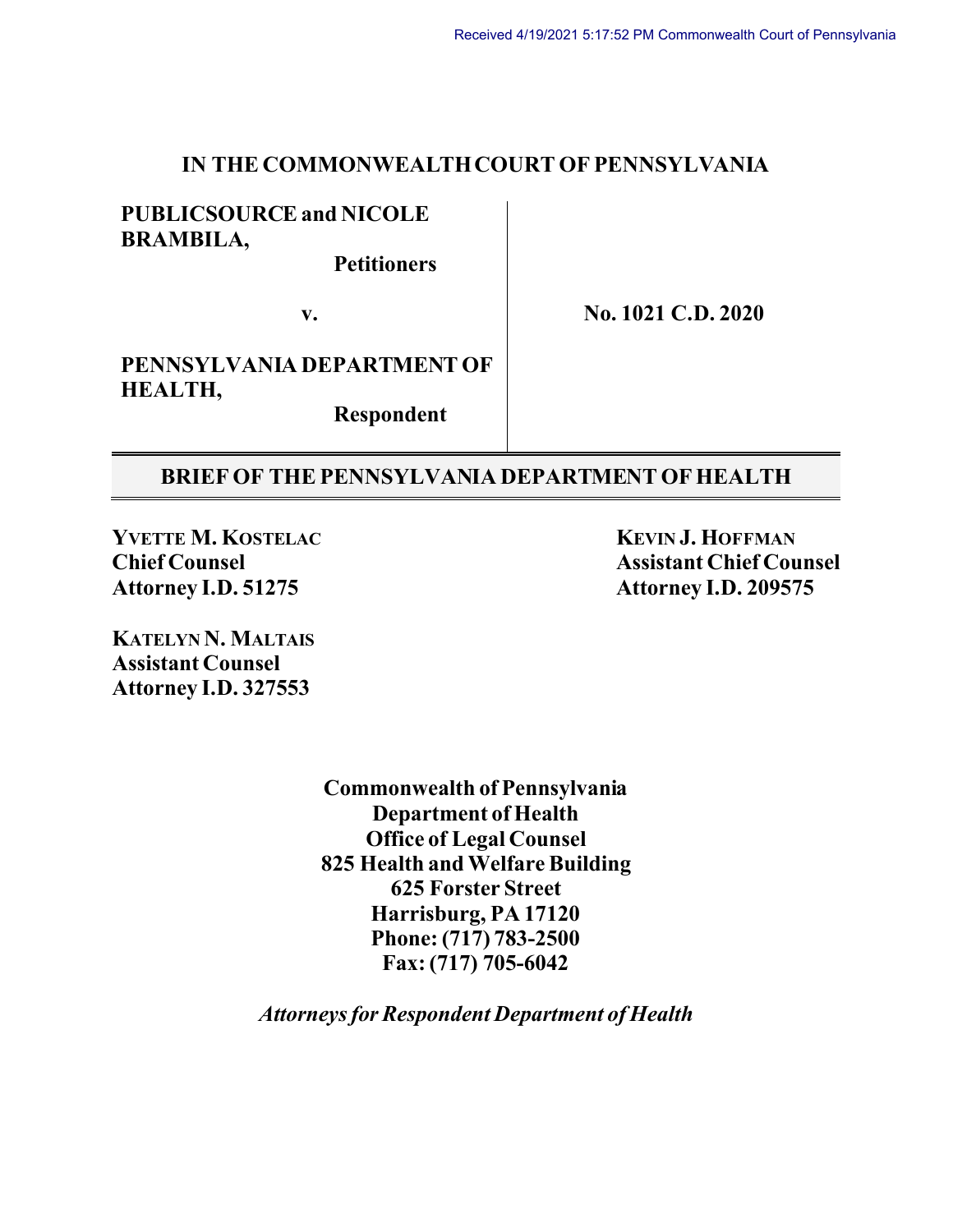# **TABLE OF CONTENTS**

| COUNTER STATEMENT OF THE SCOPE AND STANDARD OF REVIEW2                                                                                                                   |  |
|--------------------------------------------------------------------------------------------------------------------------------------------------------------------------|--|
| COUNTER STATEMENT OF QUESTIONS INVOLVED3                                                                                                                                 |  |
|                                                                                                                                                                          |  |
|                                                                                                                                                                          |  |
|                                                                                                                                                                          |  |
| I. THE REQUESTED RECORDS ARE NOT PUBLIC RECORDS AS<br>DEFINED BY THE RTKL AND THERFORE ARE NOT SUBJECT TO                                                                |  |
| a. The requested records are prohibited from disclosure by the DPCL and                                                                                                  |  |
| b. Act 77 of 2020 is not applicable to the appeal as Act 77 was not in effect at<br>the time of appeal and there is a strong presumption against the retroactive         |  |
| c. The requested records relate to DOH's noncriminal investigations and are                                                                                              |  |
| II. THE OOR PROPERLY DETERMINED THAT REQUIRING THE<br>DEPARTMENT TO RELEASE THE 2019 AND 2020 RECORDS WOULD<br>RESULT IN REQUIRING THE DEPARTMENT TO CREATE A RECORD. 16 |  |
| III. THE OOR CORRECTLY HELD THAT THE 2020 REQUESTED<br>RECORDS IN CURRENT FORM ARE VITAL STIATISTICS AND ARE                                                             |  |
|                                                                                                                                                                          |  |
|                                                                                                                                                                          |  |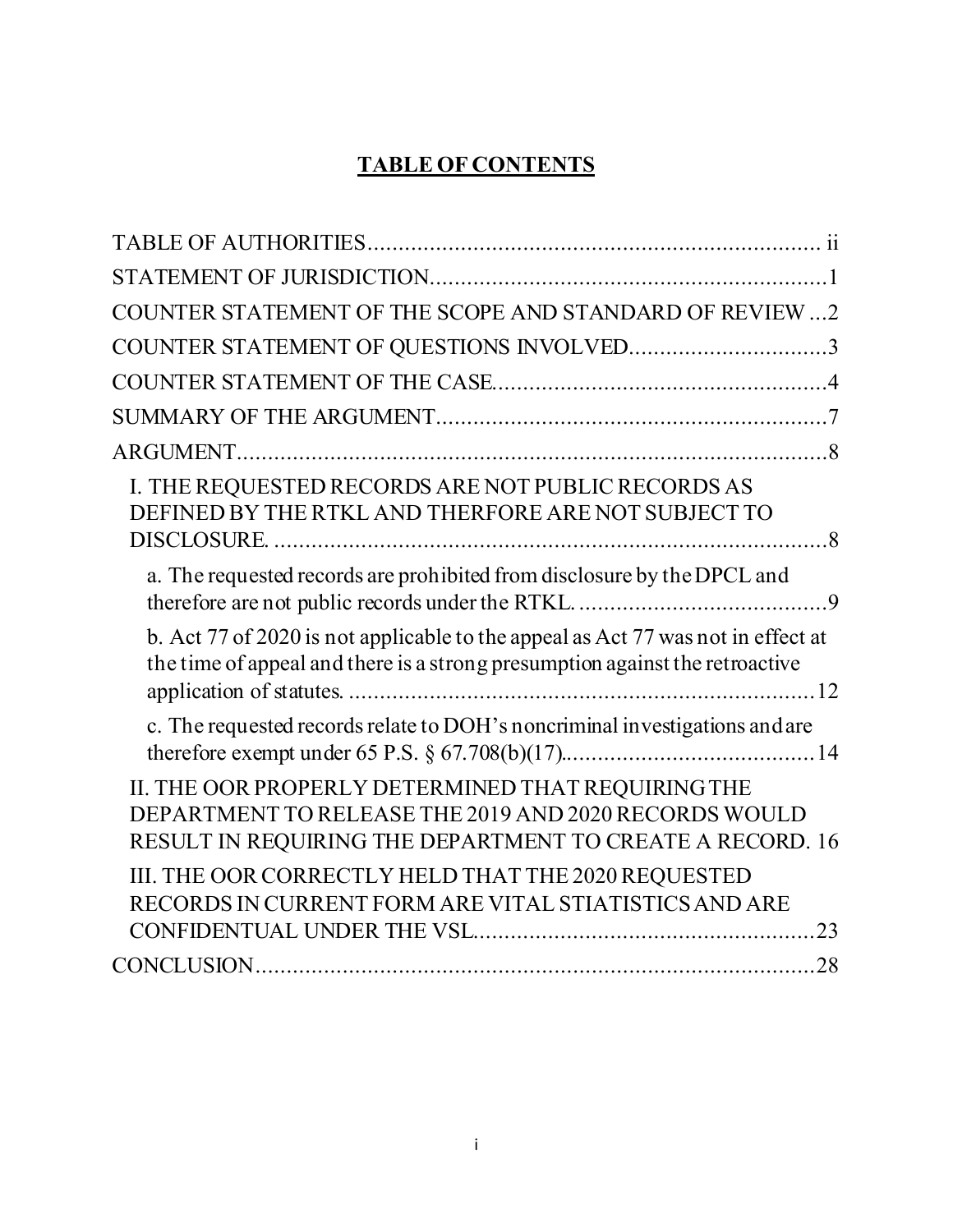# **TABLE OF AUTHORITIES**

# <span id="page-2-0"></span>**Cases**

## **Statutes**

| Administrative Code: |  |
|----------------------|--|
|                      |  |
|                      |  |
|                      |  |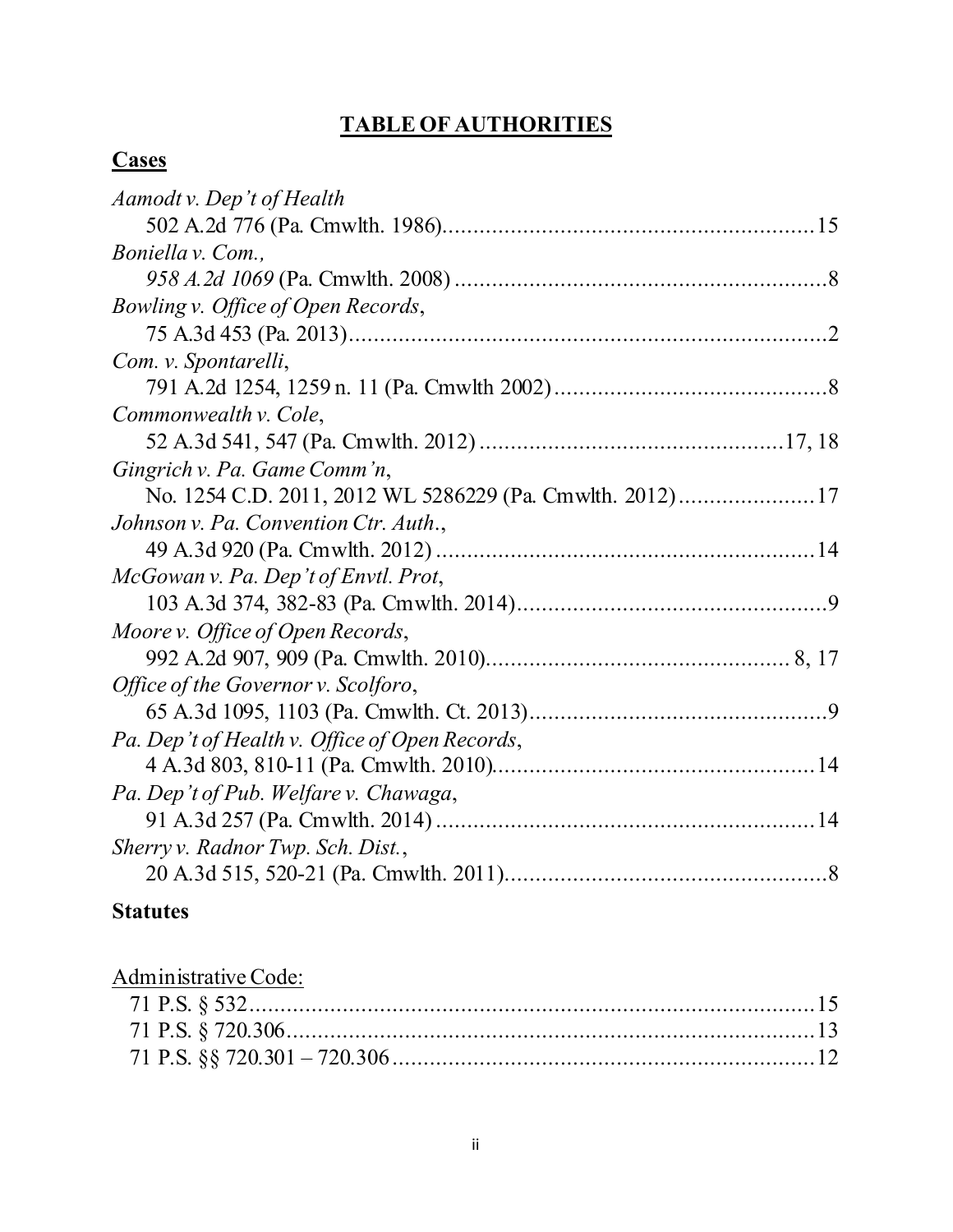| Judicial Code:                     |  |
|------------------------------------|--|
|                                    |  |
|                                    |  |
| <u>Right to Know Law:</u>          |  |
|                                    |  |
|                                    |  |
|                                    |  |
|                                    |  |
|                                    |  |
|                                    |  |
|                                    |  |
|                                    |  |
|                                    |  |
|                                    |  |
|                                    |  |
|                                    |  |
| <b>Statutory Construction Act:</b> |  |
|                                    |  |
|                                    |  |
| Vital Statistics Law:              |  |
|                                    |  |
|                                    |  |
|                                    |  |
|                                    |  |
|                                    |  |
|                                    |  |
|                                    |  |
|                                    |  |
|                                    |  |
|                                    |  |
|                                    |  |
| <b>Other Authorities</b>           |  |
|                                    |  |
| <b>Regulations</b>                 |  |
|                                    |  |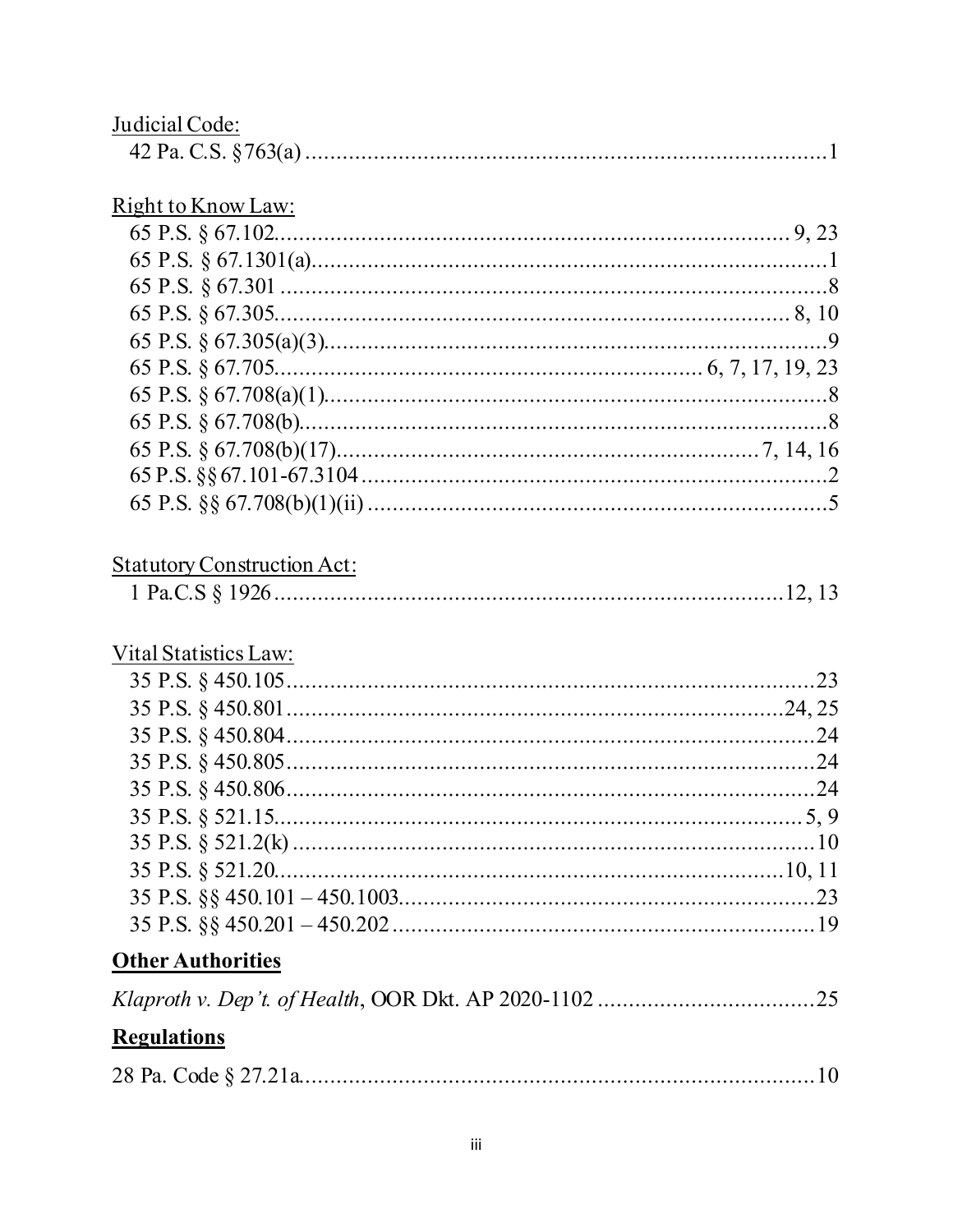# **STATEMENT OF JURISDICTION**

<span id="page-4-0"></span>This Honorable Court has appellate jurisdiction over this matter undersection 1301(a) of the Right-to-Know-Law (RTKL), 65 P.S. § 67.1301(a), and section 763(a)(2)ofthe JudicialCode, 42 Pa. C.S. §763(a)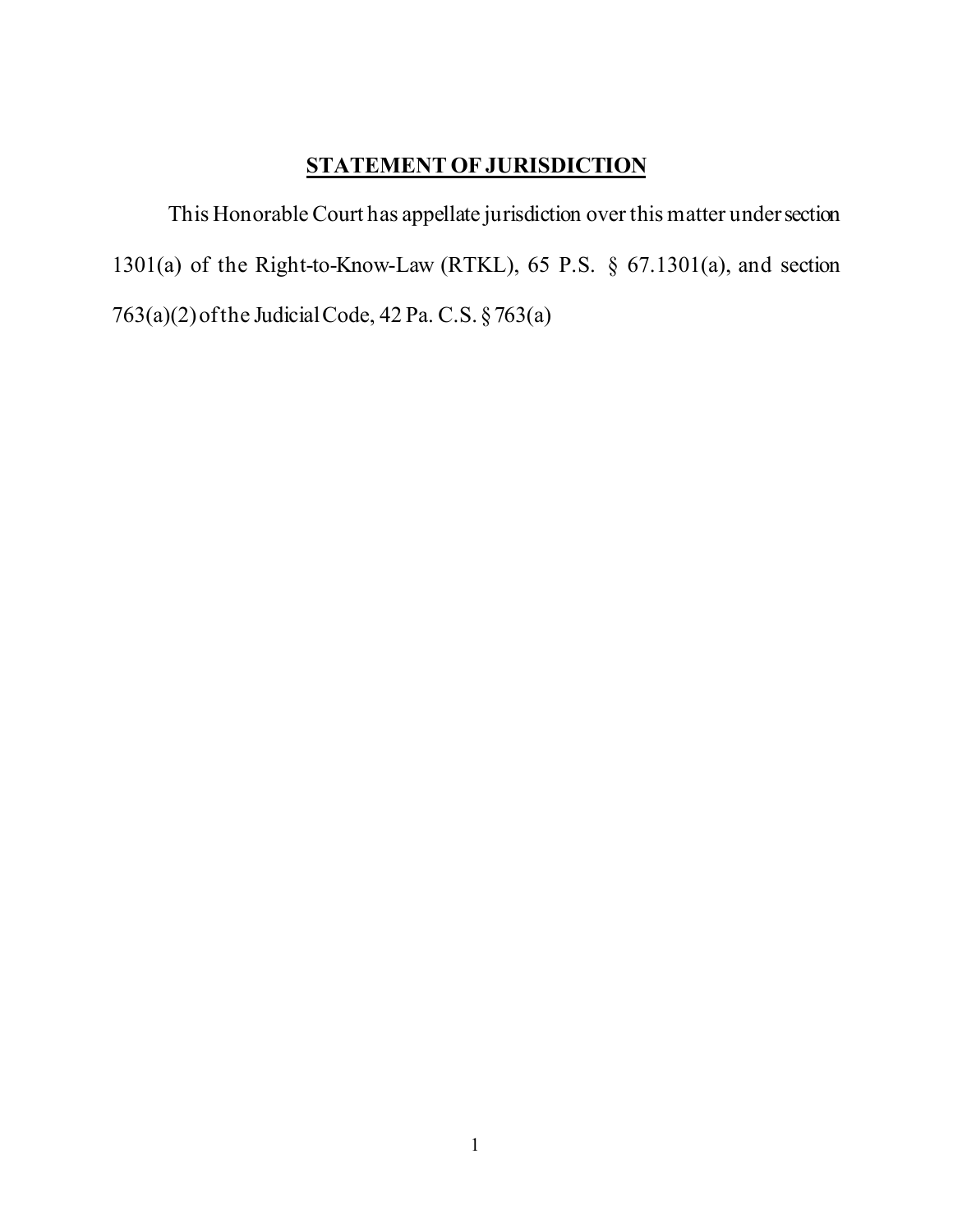#### <span id="page-5-0"></span>**COUNTER STATEMENT OF THE SCOPE AND STANDARD OF REVIEW**

In an appeal under the Right-to-Know Law (RTKL), 65 P.S. §§ 67.101- 67.3104, from a final determination of the Office of Open Records (OOR), the standard of review exercised by this Court is *de novo*.

The scope of review in this case is plenary with respect to both questions of fact and law. This Courtreviewsthe OOR's Final Determinationsindependently andmay substitute its own findings of fact for those of the OOR. *Bowling v. Office of Open Records*, 75 A.3d 453 (Pa. 2013).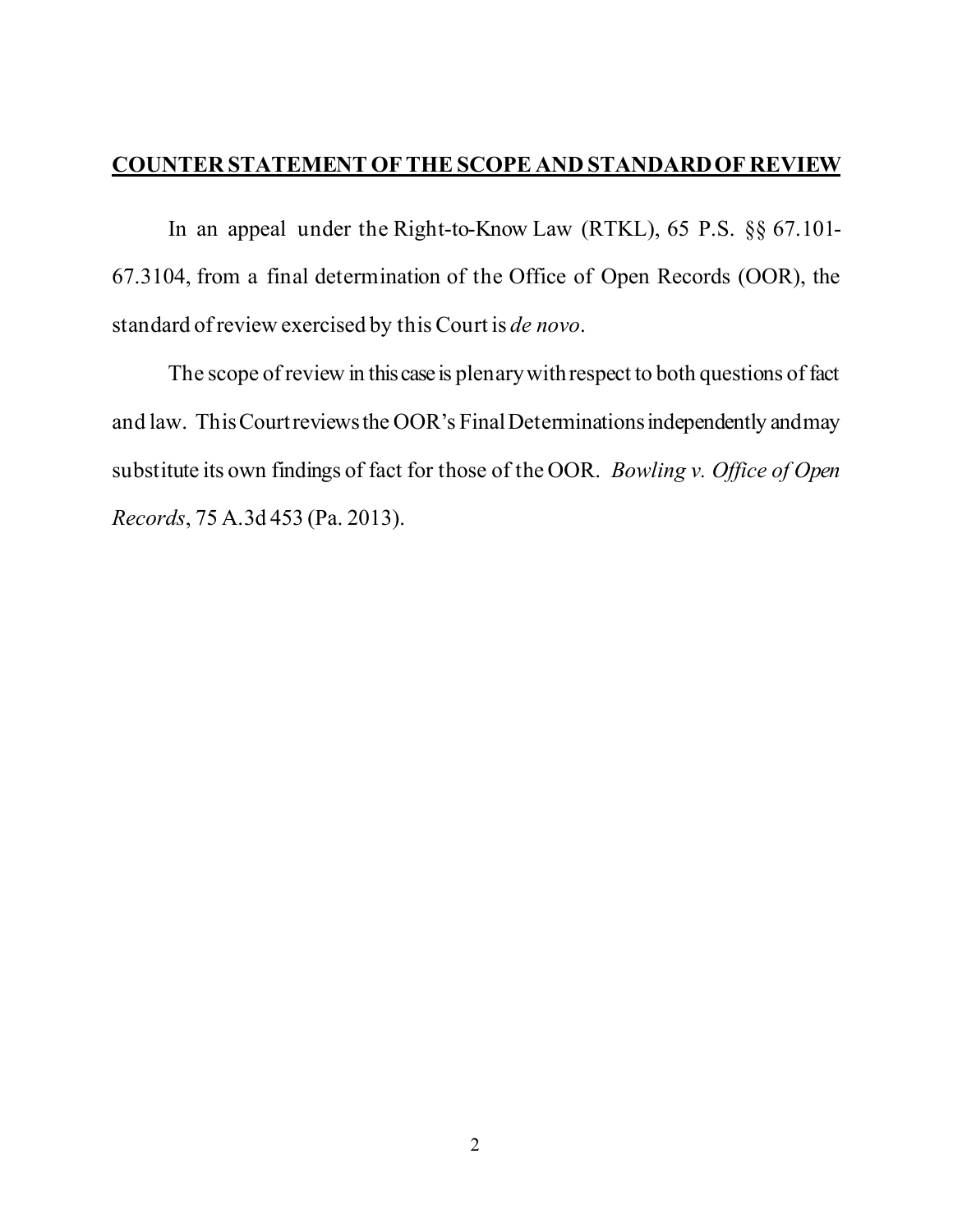## **COUNTER STATEMENT OF QUESTIONS INVOLVED**

- <span id="page-6-0"></span>I. Is the requested data excluded from the definition of public records and therefore not subject to disclosure under the RTKL?
	- a. Is the requested data confidential under the Disease Prevention and Control Law (DPCL) and therefore not public record as defined at 65 P.S. § 67.102?
	- b. Does Act 77 of 2020 apply to the appeal as it was not in existence at the time of PublicSource's appeal and there is a strong presumption against the retroactive application of statutes?
	- c. Do the requested records relate to the Department's noncriminal investigations and are therefore exempt under 65 P.S. § 67.708(b)(17)?

Not answered below. Suggested answer: Yes.

II. Was the OOR correct in holding that releasing the requested data for the years 2019 and 2020 would result in the Department havingto create a record contraryto 65 P.S. § 67.705?

Answered below in the affirmative. Suggested answer: Yes.

III. Did the OOR properly determine that the requested data for the year 2020 in its current form is confidential under the Vital Statistics Law (VSL)?

Answered below in the affirmative. Suggested answer: Yes.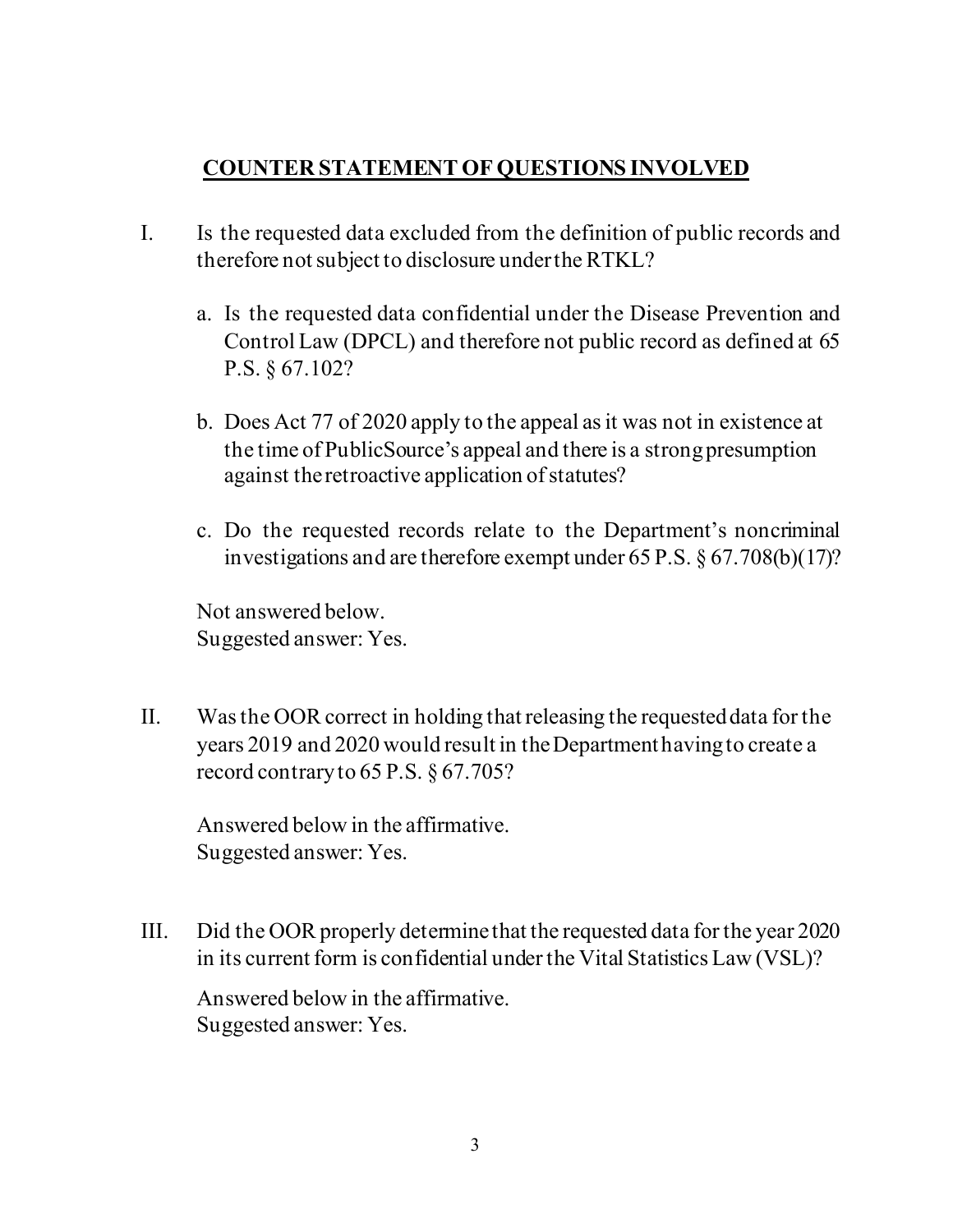#### **COUNTER STATEMENT OF THE CASE**

#### Procedural History

<span id="page-7-0"></span>On May 21, 2020, the Pennsylvania Department of Health (Department) received a request for records pursuant to the RTKL from Nicole Brambila, a reporter for PublicSource, the Petitioners in this case (hereinafter collectively referred to as PublicSource). R.001a. Specifically, PublicSource requested:

[C]opies of public records that show pneumonia and influenza deaths in Pennsylvania by county and date for 2015, 2016, 2017, 2018, 2019, and Jan. 1, 2020 through May 21, 2020, as reported to the Centers for Disease Control and Prevention.

*Id.*

Between March 16, 2020 and May 29, 2020, the Department's offices were closed due to the COVID-19 pandemic. On June 5, 2020, the Departmentprovided the initial response to PublicSource, securing an extension of time within which to respond in accordance with the RTKL.R.002a-003a. Subsequently, on July 6, 2020, the Department mailed the Final Response to PublicSource, granting the request in part and denying the request in part. R.004a-006a. In its response, the Department provided a link to responsive information made publicly available through the federal Centers for Disease Control and Prevention (CDC) that contains pneumonia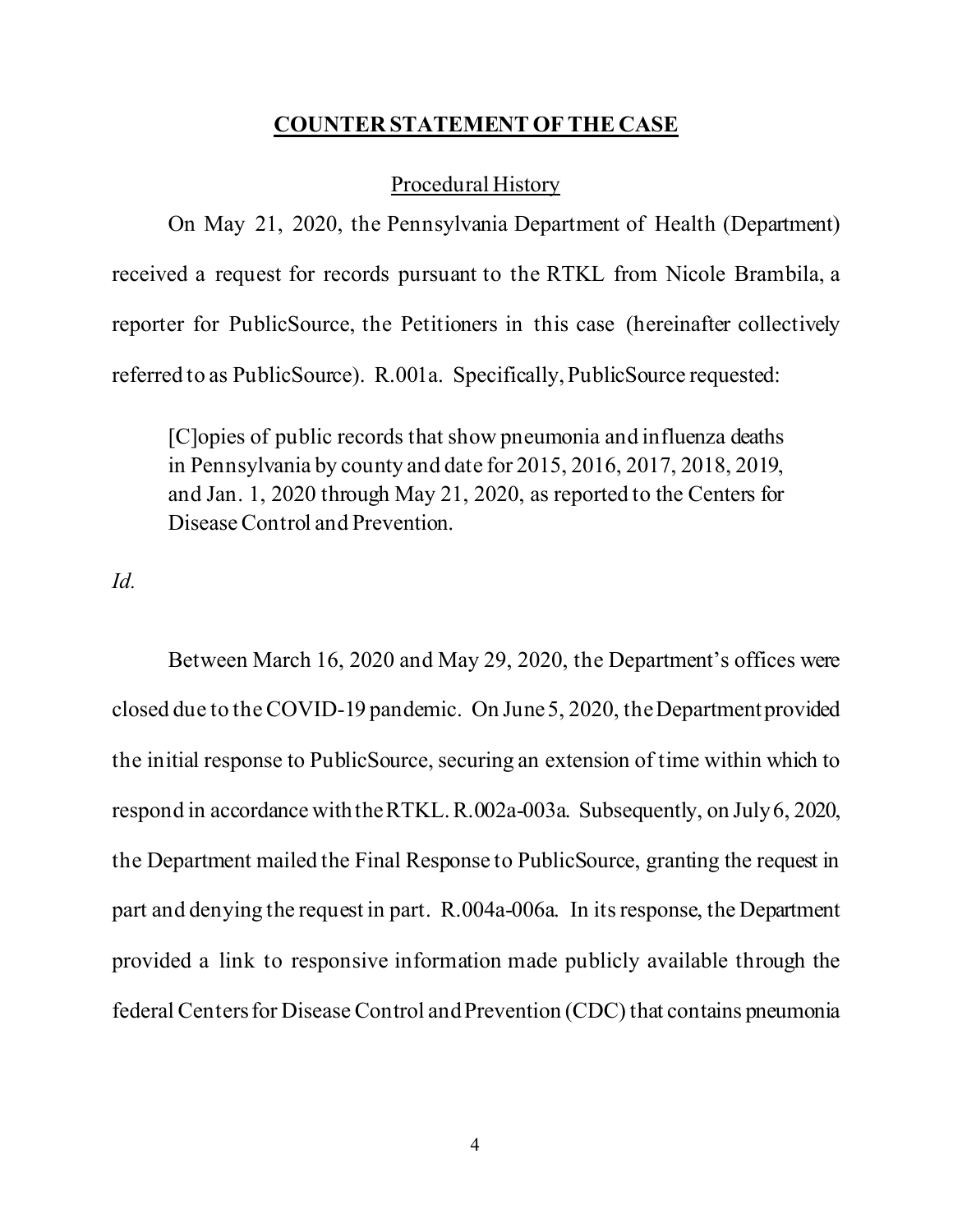and influenza mortality information.<sup>1</sup> *Id.* As a result of the language of the request, and the nature of the records, the Department included a denial in the final response on the basis that the records sought are protected by confidentiality provisions under both the RTKL and the Disease Prevention and Control Law (DPCL). *Id.; See* 65 P.S. §§ 67.708(b)(1)(ii), 67.708(b)(5), 67.708(b)(6), 67.708(b)(17); 35 P.S. § 521.15.

On July 21, 2020, PublicSource appealed the Department's response to the OOR. R.007a-010a. On appeal to the OOR, the Department provided sworn affidavits in support of its denial of the request. R.025a-035a. The Department further explained on appeal to the OOR that the data sought in PublicSource's request for the years 2015-2018 were accessible on the Enterprise Data Dissemination Informatics Exchange (EDDIE) – the Commonwealth's interactive health statistics dissemination tool. R.013a. As of the time the Department files the instant brief, all the requested data is currently accessible on EDDIE except for the data for the year 2020.

#### OOR's Final Determination

On September 18, 2020, the OOR issued a Final Determination denying PublicSource's appeal. The OOR, after reviewing the affidavits submitted by the Department, determined that there is no database that currently exists from which

<span id="page-8-0"></span><sup>1</sup> https://gis.cdc.gov/grasp/fluview/mortality.html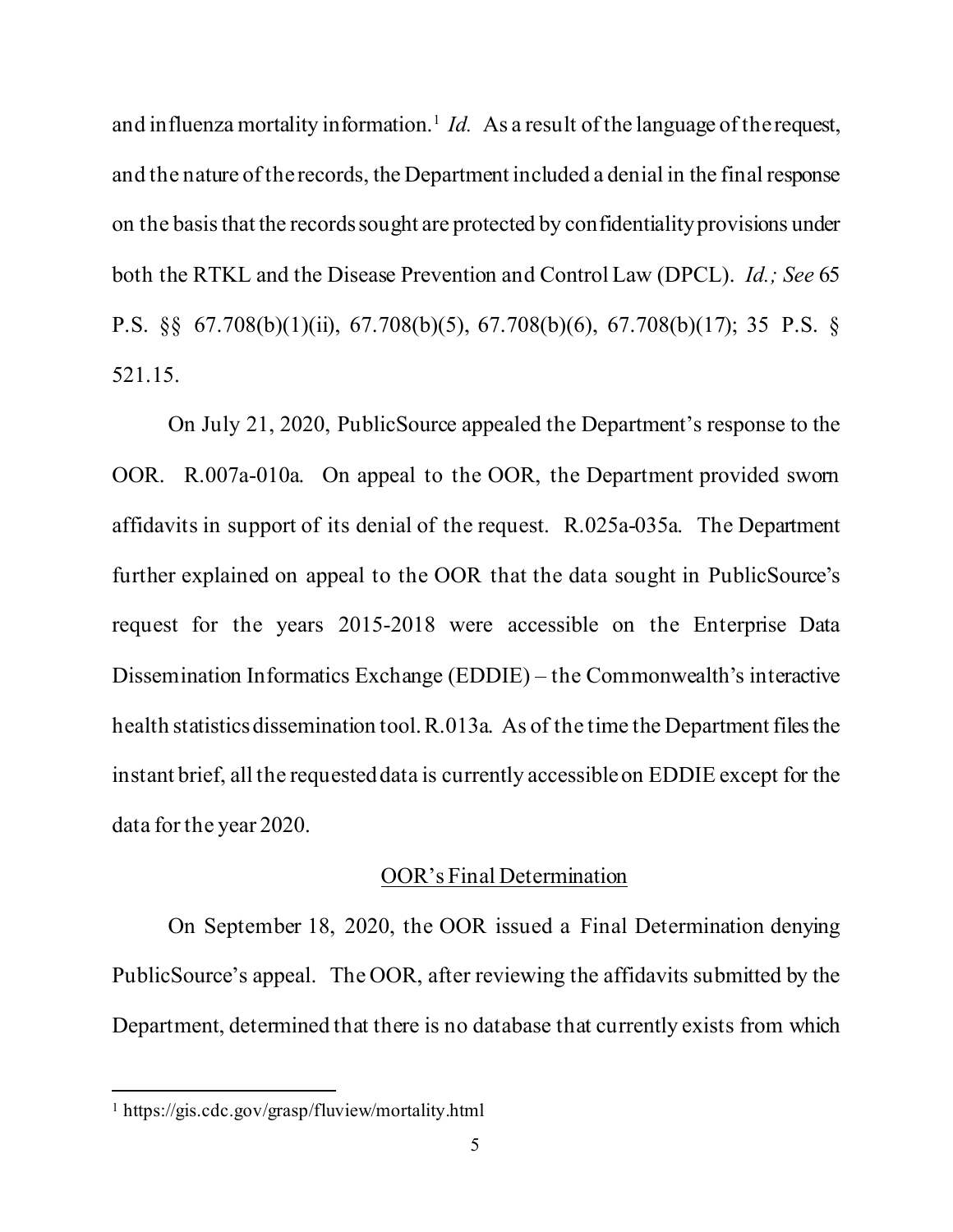the Department could pull the requested information for the years 2019 and 2020. R.042a. Instead, pulling that data would require the Department to correlate and aggregate the information by manually coding and verifying the information from death records to produce the aggregated information. *Id.* The OOR found that this would result in the Department having to create a record which is notrequired under the RTKL. *Id.*; *see also* 65 P.S. § 67.705.

The OOR further determined that although the Department is not required to create a record, it might be required to release the information not currently accessible via EDDIE in its current form. R.042a. The OOR held that the Department was not required to do so, however, because the information in its current form consists of vital statistics information and is therefore confidential under the Vital Statistics Law (VSL), 35 P.S. §§ 450.101 – 450.1003. R.043a-044a.

On September 28, 2020, PublicSource filed a Petition for Reconsideration before the OOR. R.045a-047a. The OOR denied PublicSource's Petition for Reconsideration on October 15, 2020. R.048a. The OOR determined that PublicSource had failed to show how the data was not confidential under the VSL and that a review of the file did not indicate that the OOR had erred in concluding the information was confidential under the VSL. *Id.* PublicSource subsequently appealed the Final Determination of the OOR to this Honorable Court.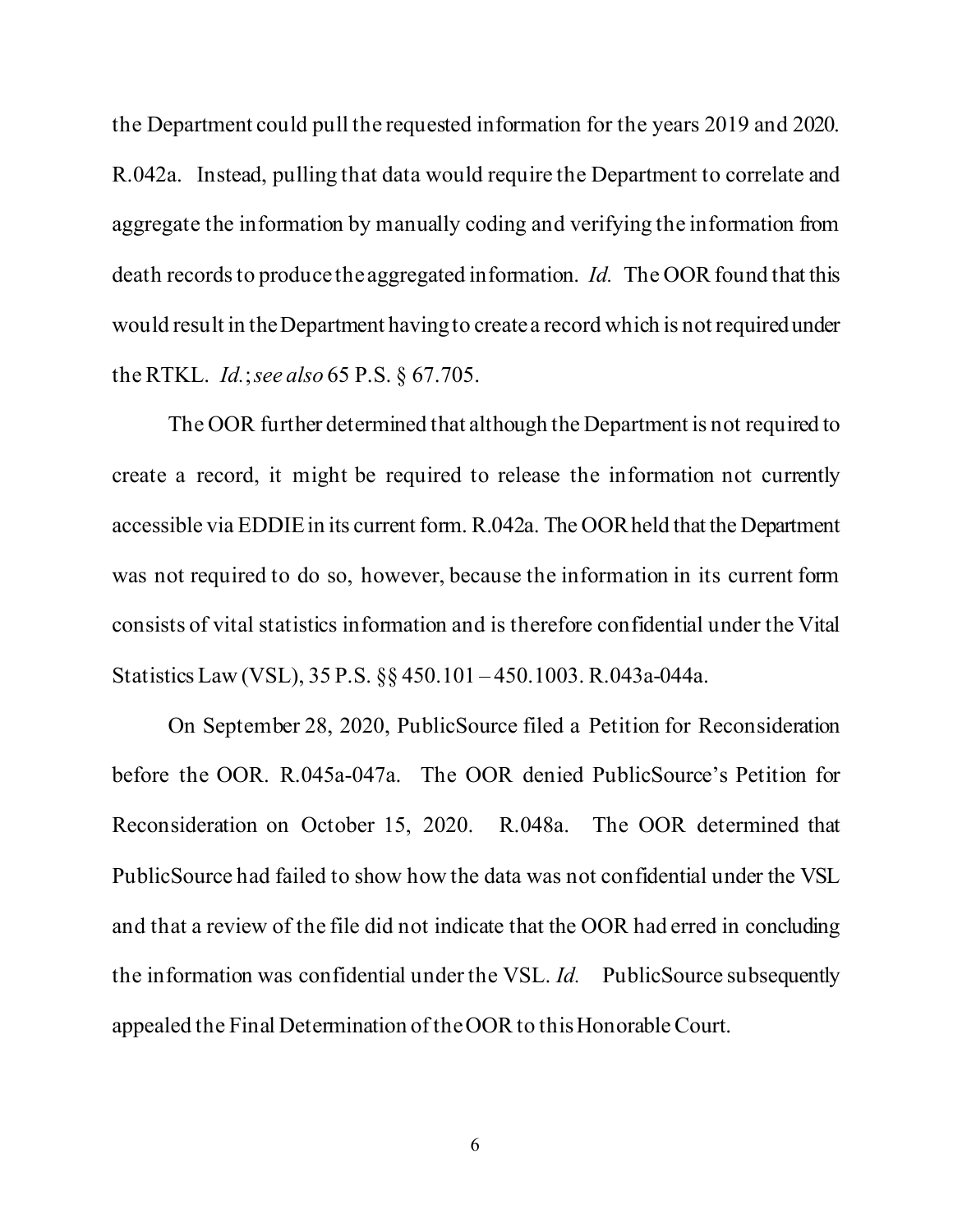#### **SUMMARY OF THE ARGUMENT**

<span id="page-10-0"></span>The records requested by PublicSource are not public records subject to disclosure under the RTKL as they are exempt from disclosure under the DPCL. Further, the records requested by PublicSource are also exempt from disclosure under 65 P.S.  $\S$  67.708(b)(17) as they are the result of noncriminal investigations conducted by DOH pursuant to its official duties. DOH is required to conduct a searching inquiry into reports of influenza and pneumonia pursuant to the DPCL.

Further, Act 77 of 2020 is not applicable to PublicSource's appeal as it was not in effect at the time of the appeal.

Additionally, in order to produce the records sought by PublicSource for the years 2019 and 2020 DOH would have to create a record, which is not required under 65 P.S. § 67.705.

Even if the Department were required compile the documents for the years at issue in a manner that would be responsive to PublicSource's request, these records are confidential under the VSL,  $35$  P.S.  $\S$   $\S$   $450.101 - 450.1003$ . The information is maintained by the Department as it relates to deaths and as such are vital statistics under the VSL, which are confidential except for three limited exceptions. None of the limited exceptions to the confidentiality provision are applicable in the instant case.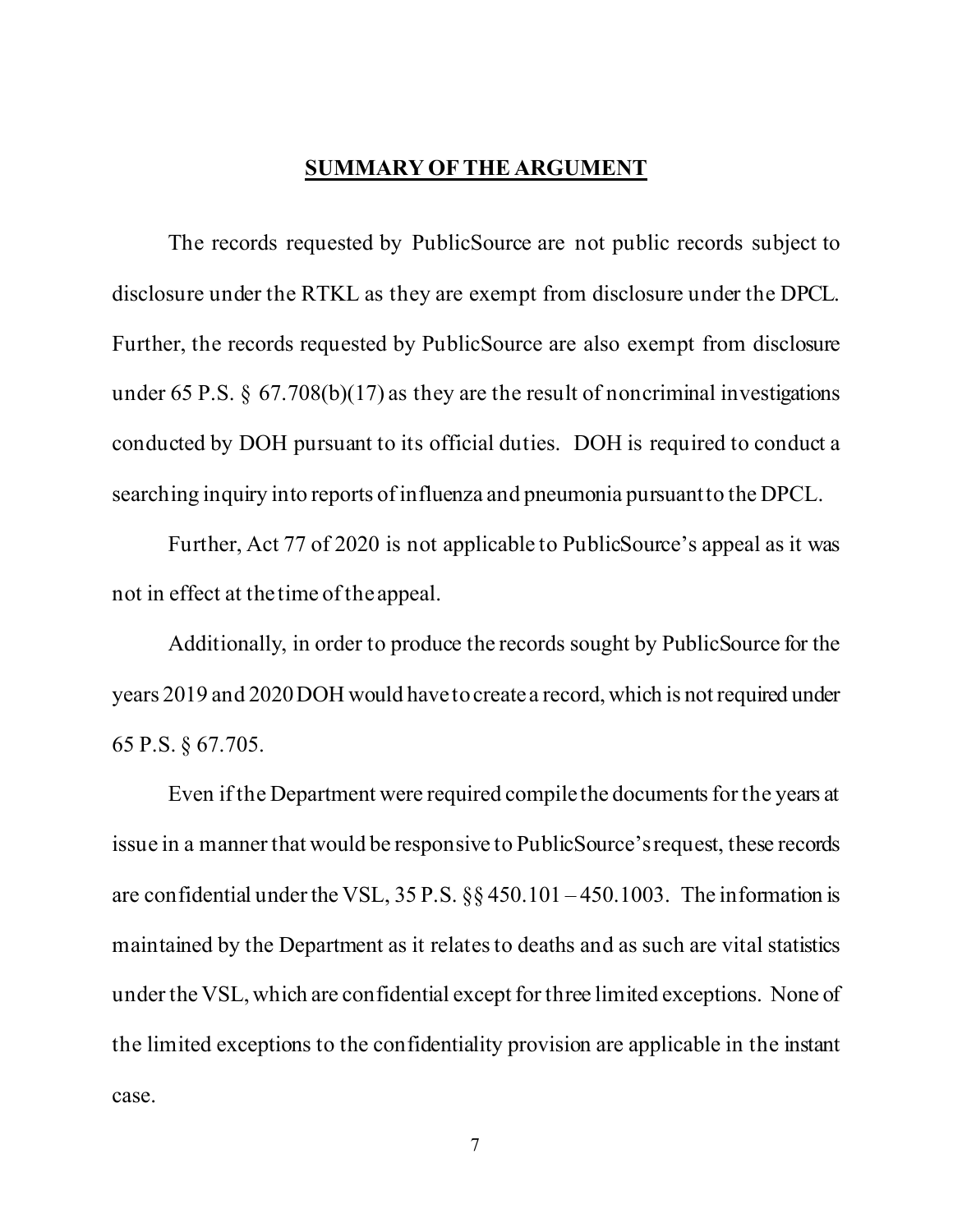#### **ARGUMENT**

## <span id="page-11-1"></span><span id="page-11-0"></span>**I. THE REQUESTED RECORDS ARE NOT PUBLIC RECORDS AS DEFINED BY THE RTKL AND THEREFORE ARE NOTSUBJECT TO DISCLOSURE.**

The RTKL requires a Commonwealth agency to provide "public records" in response to a RTKL request. *See* 65 P.S. § 67.301. Records which are in the possession of the Department are presumed public unless they are exempt under the RTKL or other law, or protected by privilege, judicial order, or decree. 65 P.S. § 67.305. The Department has the burden of proof to demonstrate that a particular record is exempt from disclosure. 65 P.S. § 67.708(b). The Department can establish that a particular record is exempt from disclosure by the preponderance of the evidence.  $65 P.S. \S 67.708(a)(1)$ .

Under the RTKL, an affidavit or statement made under the penalty of perjury may serve as sufficient evidentiary support. *See Sherry v. Radnor Twp. Sch. Dist.*, 20 A.3d 515, 520-21 (Pa. Cmwlth.), *appeal denied*, 31 A.3d 292 (Pa. 2011); *Moore v. Off. of Open Recs.*, 992 A.2d 907, 909 (Pa. Cmwlth. 2010). In the absence of any evidence that the Department has acted in bad faith, "the averments in [the verification] should be accepted as true." *McGowan v. Pa. Dep't of Envtl. Prot*, 103 A.3d 374, 382-83 (Pa. Cmwlth. 2014) (citing *Off. of the Gov. v. Scolforo*, 65 A.3d 1095, 1103 (Pa. Cmwlth. 2013)).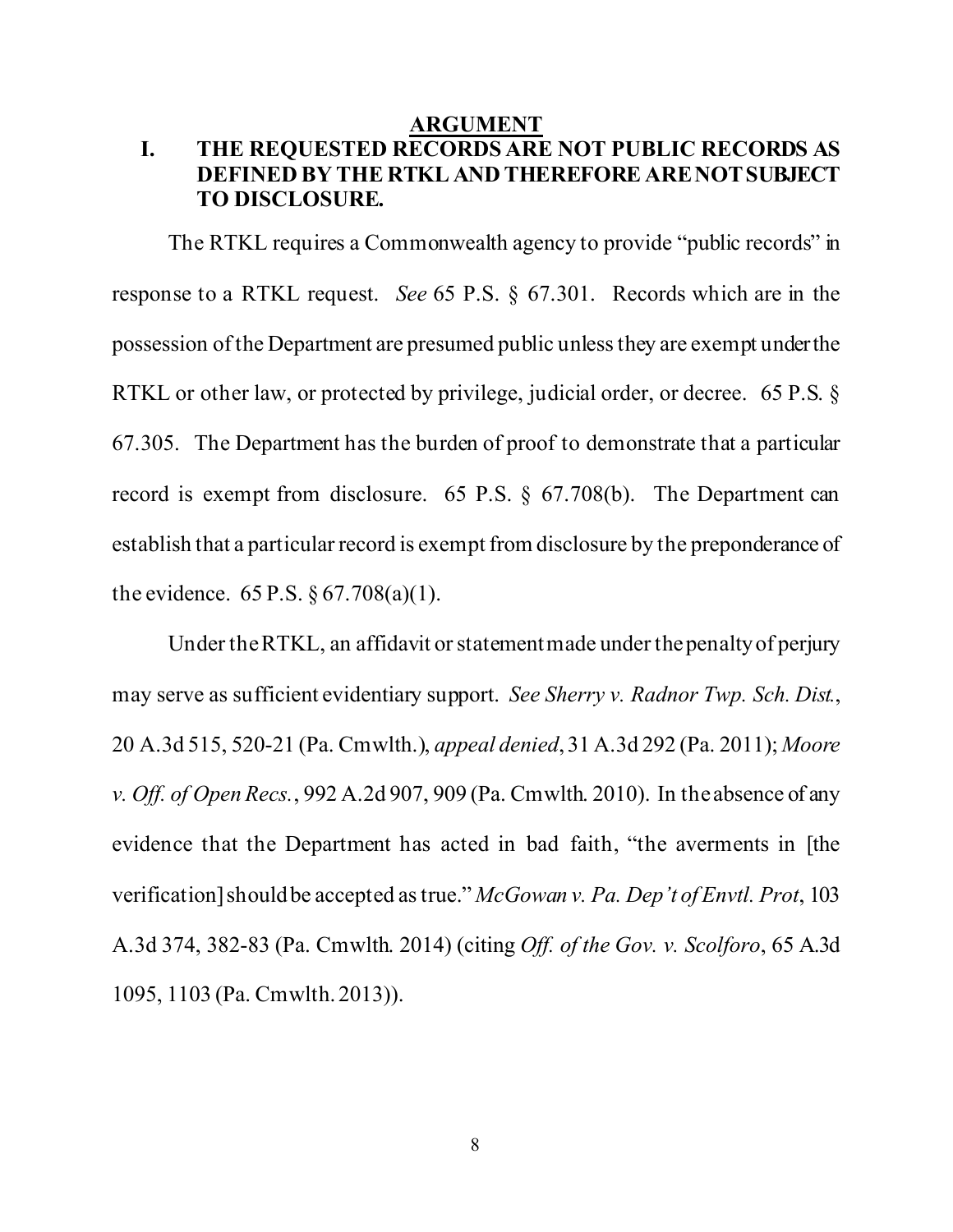### **a. The requested records are prohibited from disclosure by the DPCL and therefore are not public recordsunder the RTKL.**

<span id="page-12-0"></span>Section 102 of the RTKL excludes from the definition of "public records" records that are exempt from disclosure under "state law or regulation." *See* 65 P.S. § 67.102. Additionally, the presumption that agency records are "public" does not apply if the records are exempt from disclosure under state law or regulation. 65 P.S.  $§ 67.305(a)(3).$ 

Under the DPCL, the Department is strictly prohibited from releasing *any*  information it acquires in the course of furthering the DPCL. Section 15 of the DPCL provides, in relevant part:

> State and local health authorities *may not disclose reports* of diseases, any records maintained as a result of any action taken in consequence of such reports, or *any other records maintained pursuant to this Act* or any regulation, to any person who is not a member of the Department or of any local board or department of health except where necessary to carry out the purposes of this Act.

35 P.S. § 521.15 (emphasis added).[2](#page-12-1)

To be clear, this confidentiality provision protects any and all records maintained pursuant to the DPCL, except under limited circumstances. *Id.* Since there is an exemption from disclosure under state law, the records are not presumed

<span id="page-12-1"></span><sup>2</sup> The DPCL was amended in November 2020, after this matter was decided by the OOR. However, the amendment did not substantially alter the confidentiality provision.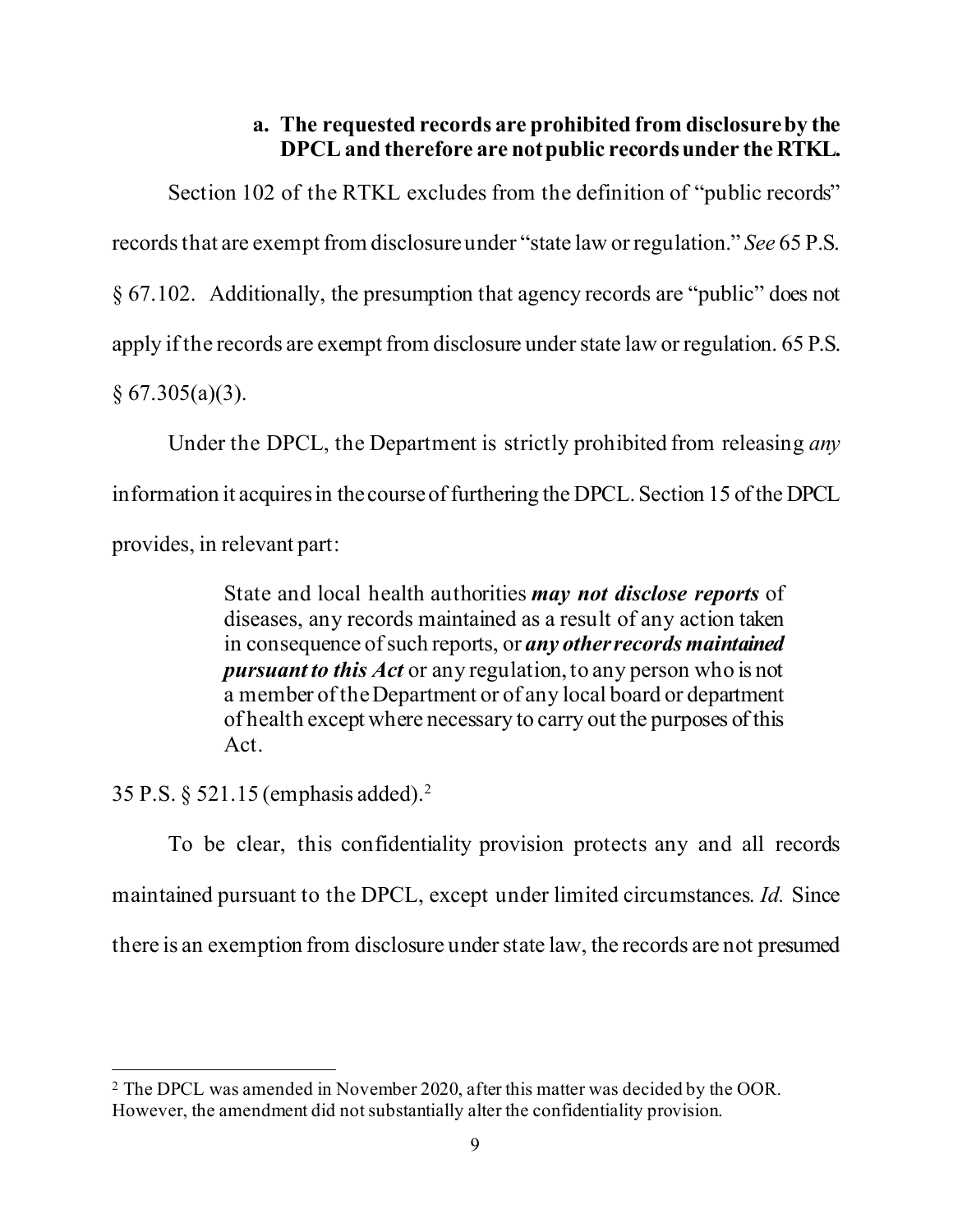to be public. *Id.* at § 67.305(a)(3). Simply put, in this case there is no presumption that the records are public.

The Department is permitted to disclose otherwise confidential information only when it determines that disclosure would further the purpose of the DPCL. 35 P.S. § 521.15. To determine when disclosure is appropriate, the question turns to whether disclosure will aid in the prevention and control of the spread of disease. *Id.*

PublicSource's May 21, 2020 request sought "…copies of public records that show pneumonia and influenza deaths in Pennsylvania by county and date . . . ."<sup>3</sup> Records responsive to PublicSource's request are maintained by the Department as a result of investigating diseases or conditions reportable under the Communicable and Non-Communicable Disease Regulations promulgated pursuant to the DPCL. *See* 35 P.S. §§ 521.2(k) (definition of "reportable disease"), 521.3 (relating to responsibility for disease prevention and control), 521.4 (reports) and 521.5 (control measures); *see also* 28 Pa. Code § 27.21a (reporting of cases by health care practitioners and facilities);*see also* Affidavit of Dr. Nambiar, R.025a-028a.

In support of the determination that the records responsive to PublicSource's request are exempt under the DPCL, the Department submitted the affidavit of Dr.

<span id="page-13-0"></span><sup>&</sup>lt;sup>3</sup> On appeal to the OOR, PublicSource asserted the request was for aggregate data; however, such language does not appear in the initial request letter dated May 21, 2020.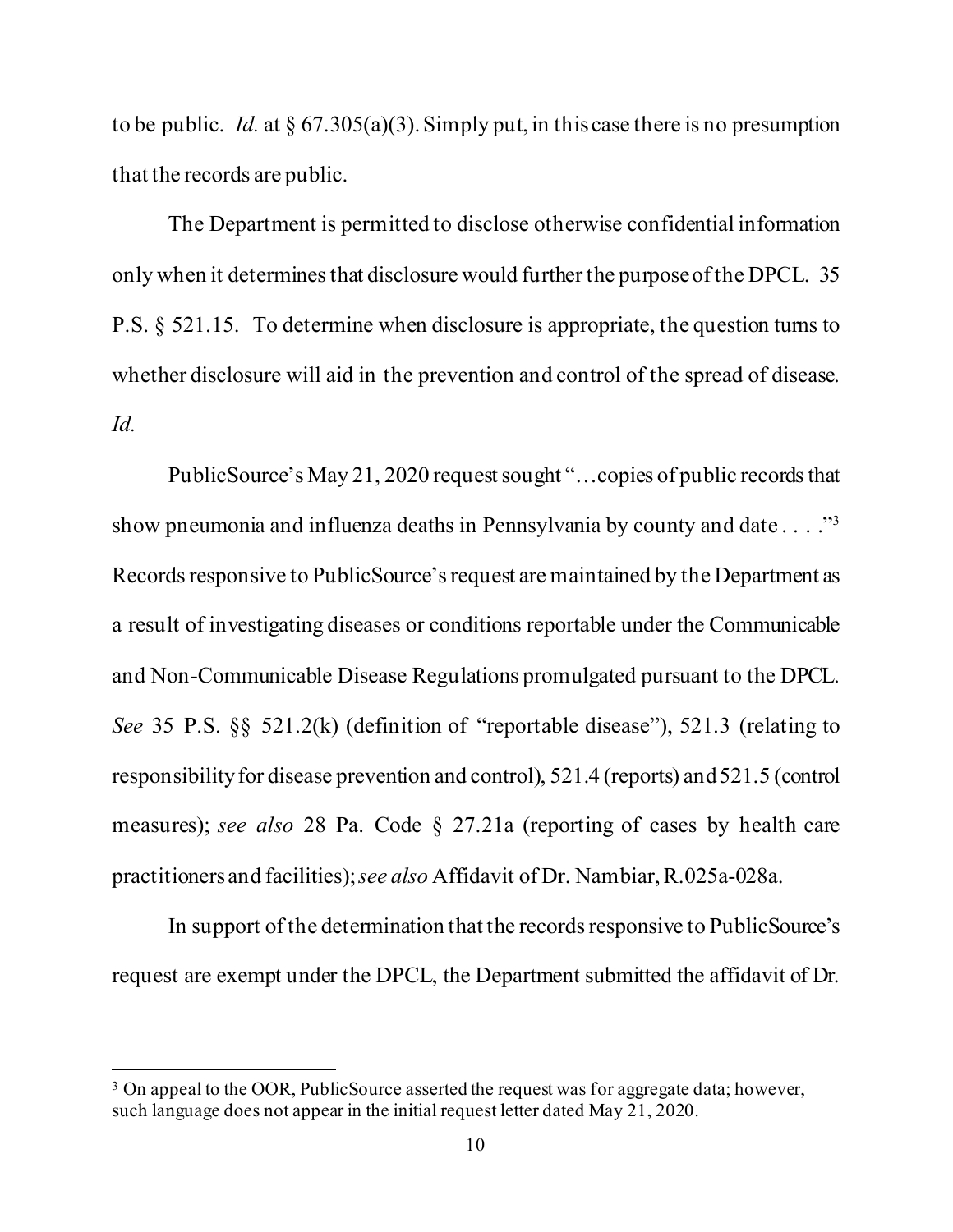Atmaram Nambiar, epidemiologist manager. R.025a-028a. Dr. Nambiar attested, under the penalty of perjury, that the records requested relate to reports of communicable and non-communicable diseases. R.025a. Dr. Nambiar further attested that the records requested are records pertaining to the Department's epidemiological investigation regarding a disease or condition reportable under the DPCL. R.027a. As such, the information requested constitutes records received, created, and maintained by the Department pursuant to its authority under the DPCL and are therefore confidential. *Id.*

As noted above, the Department may only release otherwise confidential information under the DPCL when disclosure will aid in the prevention and control the spread of disease. 35 P.S. § 521.15. Further, Dr. Nambiar attested that the Department determined the release of any additional records to PublicSource, outside of what was already provided in response to the initial request, is not necessary to prevent and control the spread of influenza or pneumonia. R.028a.

In short, the records requested by PublicSource are confidential under the DPCL, and the release of any additional records to PublicSource would not aid in the prevention and control of the spread of influenza or pneumonia. This is established by the attestation of Dr. Nambiar, the epidemiological manager. Such attestation, which is absent of any showing of bad faith on behalf of the Department,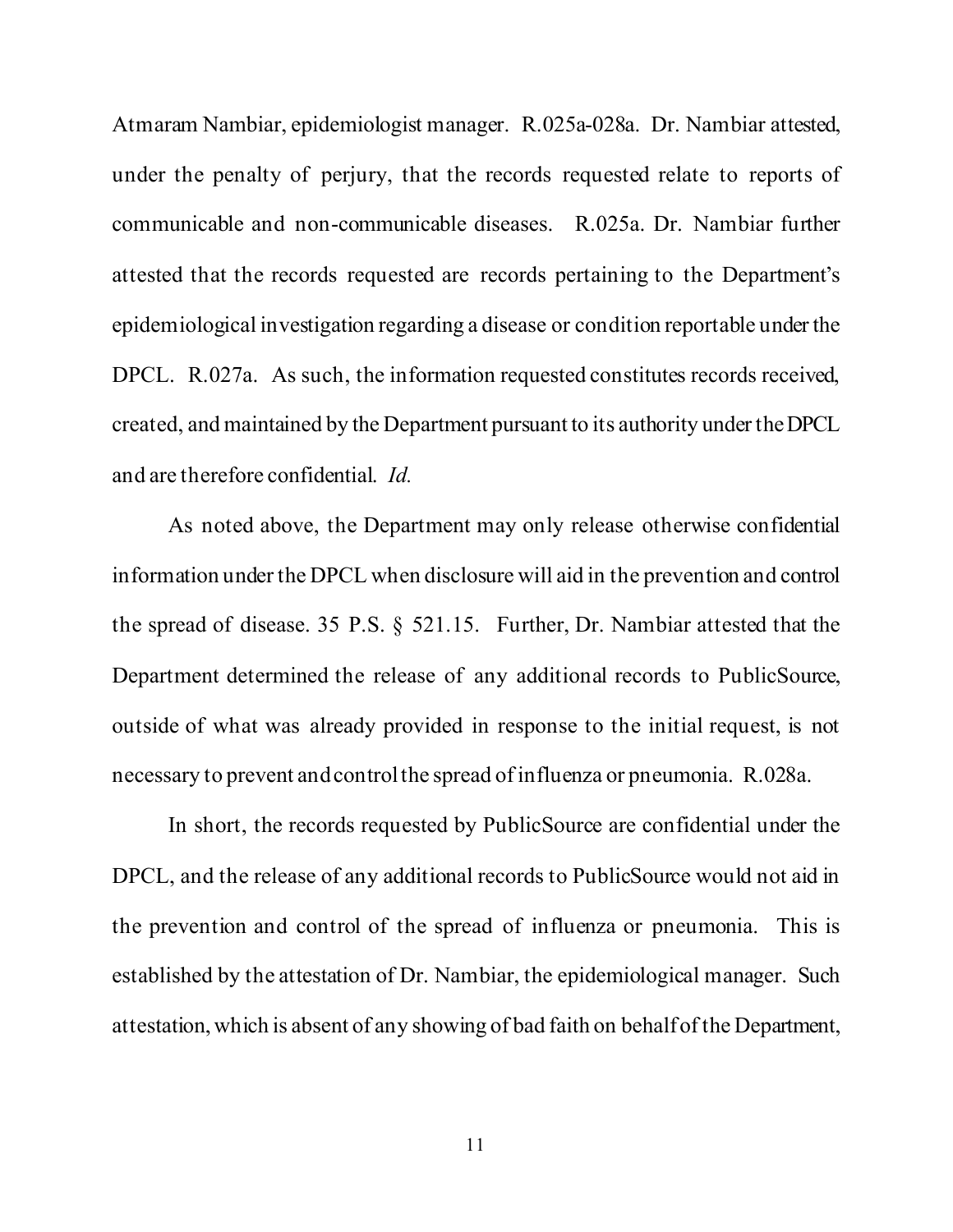<span id="page-15-0"></span>should be accepted astrue. *McGowan,* 103 A.3d at 382-83. Therefore, the records requested by PublicSource are expressly exempt from disclosure under the DPCL.

#### **b. Act 77 of 2020 is not applicable to the appeal as Act 77 was not in effect at the time of appeal and there is a strong presumption against the retroactive application of statutes.**

PublicSource's attempts to raise, for the first time, an argument that disclosure of the requested records is required by Act 77 of 2020. On July 27, 2020 House Bill 2463 became law. *See*Act of Jul. 27, 2020, P.L. 702, No. 77. Act 77 amended the RTKL, providing for certain categories of records to be deemed public during periods of disaster declaration. *See* 71 P.S. §§ 720.301 – 720.306. Of importance here is the fact that Act 77 was not signed into law and effective until July 27, 2020. PublicSource's request for records pursuant to the RTKL was received by DOH on May 21, 2020, and PublicSource appealed DOH's determination to the OOR on July 21, 2020. Both events occurred before Act 77 was signed into law, and there is a strong presumption against the retroactive application of statutes in the Commonwealth. *See* 1 Pa.C.S § 1926 ("No statute shall be construed to be retroactive unless clearly and manifestly so intended by the General Assembly.").

Section 306 of Act 77, entitled, "Applicability," describes the application of Act 77 to requests received by a Commonwealth agency after the disaster declaration of March 6, 2020:

This article shall apply as follows: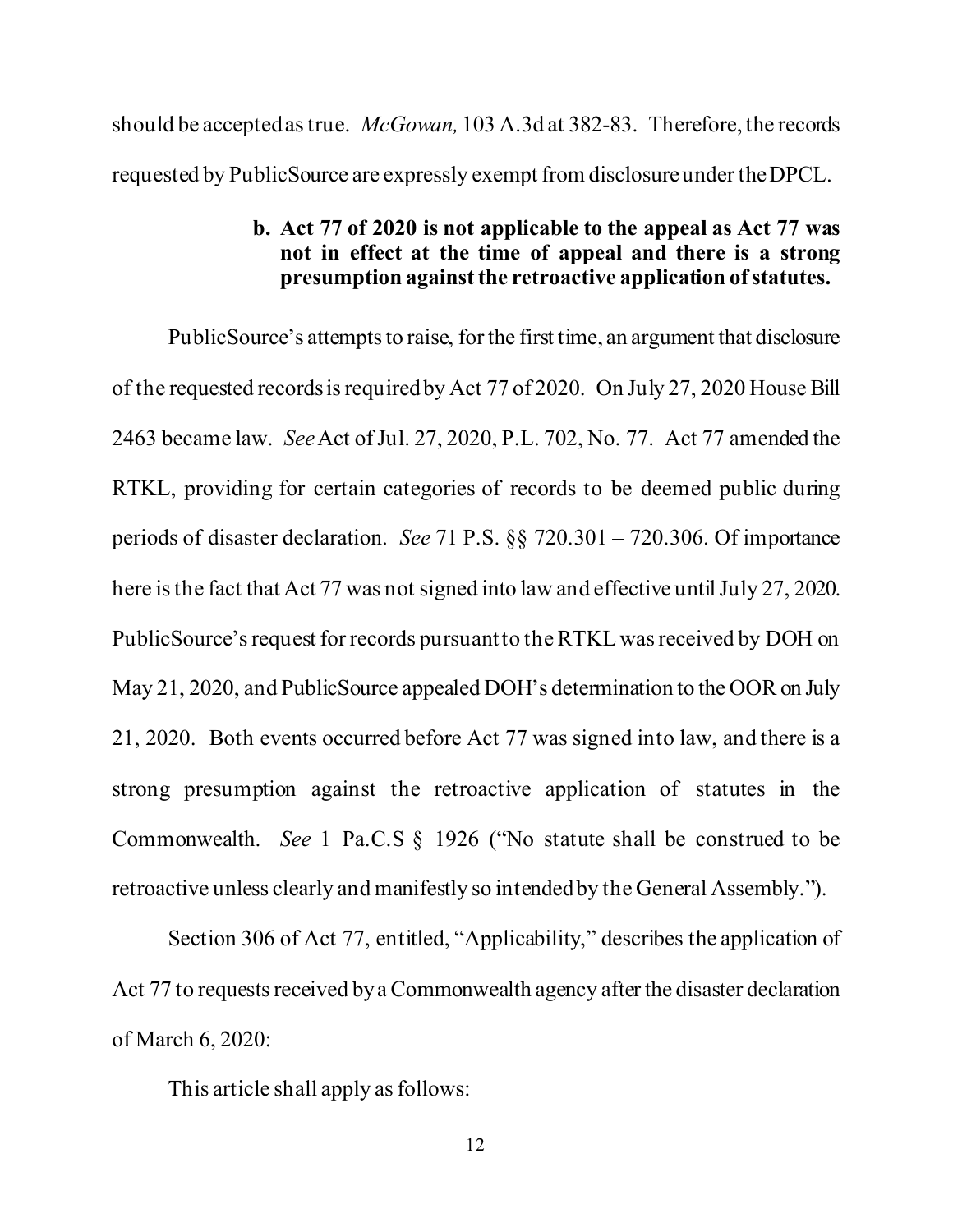(1) For the duration of any disaster declaration or any renewal of a disaster declaration ….

(2) In addition to the provisions of paragraph (1), for the disaster declaration issued by the Governor on March 6, 2020, published at 50 Pa.B. 1644 (March 21, 2020), all requests for records received by a Commonwealth agency since March 6, 2020, shall be treated as if the request for the record had been received by the agency on the effective date of this section.

71 P.S. § 720.306. The plain language of this section evidences that the General Assembly "clearly and manifestly" intended Act 77 to apply retroactively to *requests*  that were pending at the time of its enactment. However, the Act is silent as to whether the General Assembly intended for the Act to apply to *appeals* that were pending before the OOR at the time of enactment.

When considering the plain language of Act 77 in light of 1 Pa.C.S § 1926, it is apparent that the General Assembly intended for the Act to apply to all *requests*  received since March 6, 2020 that had not been responded to or *appealed* as of July 27, 2020; as well as *requests* made subsequent to the effective date of the Act, for the duration of the disaster declaration. Therefore, as PublicSource's appeal was pending before the OOR when Act 77 was enacted, the Act does not apply retroactively to the instant appeal.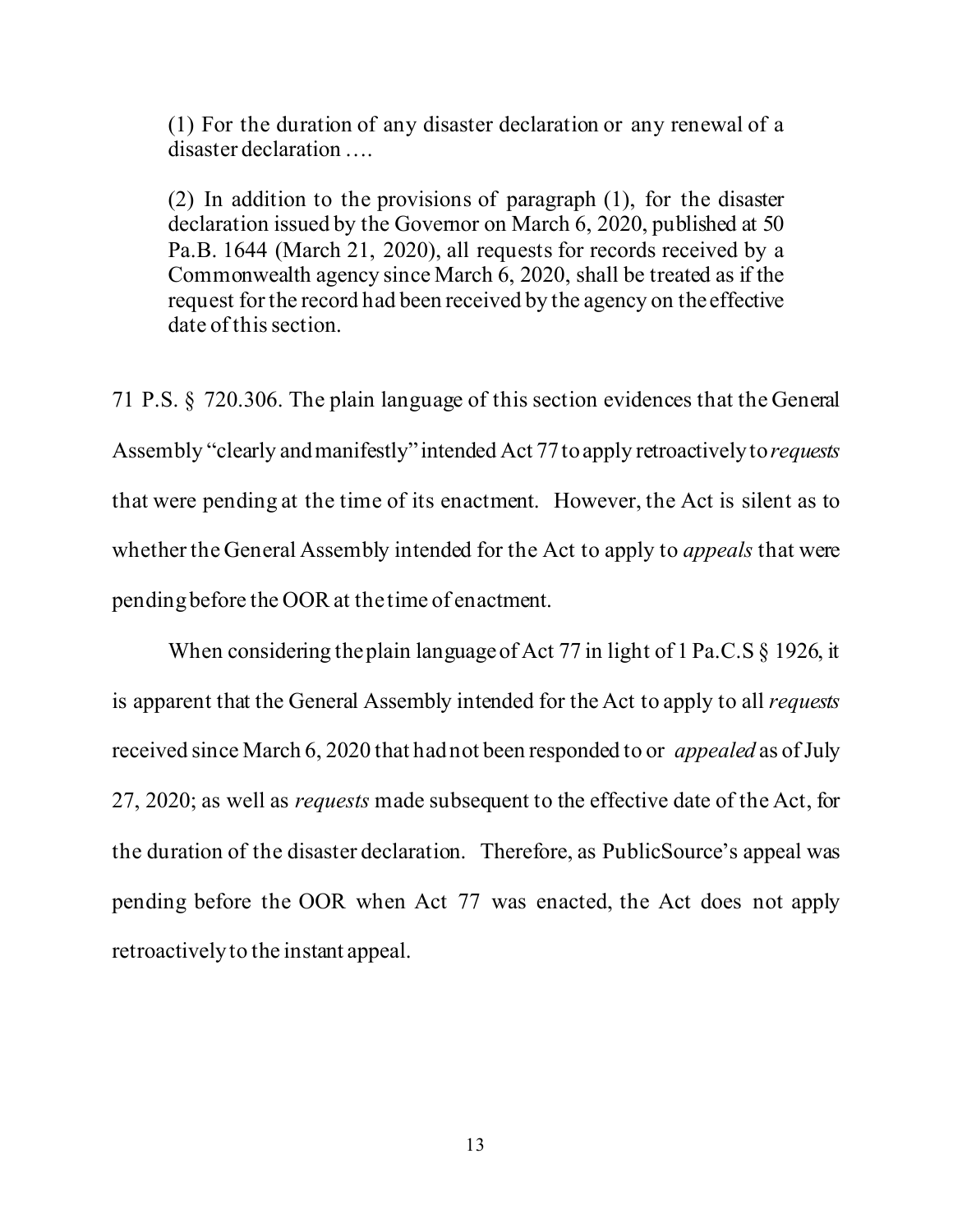### **c. The requested records relate to DOH's noncriminal investigations and are therefore exempt under 65 P.S. § 67.708(b)(17).**

<span id="page-17-0"></span>Additionally, the Department denied PublicSource's request for records on the basis that they were not subject to disclosure under the noncriminal investigation exemption under §67.708(b)(17) of the RTKL. Section 708(b)(17) prohibits access to the following records related to an agency's noncriminal investigation: (1) complaints submitted to an agency; (2) investigative materials, notes, correspondence, and reports; (3) a record that includes the identity of a confidential source; (4) work papers; and (5) a record that would disclose the institution, progress or result of an investigation. *See* 65 P.S. § 67.708(b)(17).

For this exemption to apply, an agency must demonstrate that "a systematic or searching inquiry, a detailed examination, or an official probe" was conducted regarding a noncriminal matter. *See Pa. Dep't of Health v. Off. of Open Recs.*, 4 A.3d 803, 810-11 (Pa. Cmwlth. 2010). Further, the inquiry, examination, or probe must be "conducted as part of an agency's official duties." *Id*. at 814; *see also Johnson v. Pa. Convention Ctr. Auth*., 49 A.3d 920 (Pa. Cmwlth. 2012).

An official probe only applies to noncriminal investigations conducted by agencies acting within their legislatively granted fact finding and investigative powers. *Pa. Dep't of Pub. Welfare v. Chawaga*, 91 A.3d 257 (Pa. Cmwlth. 2014).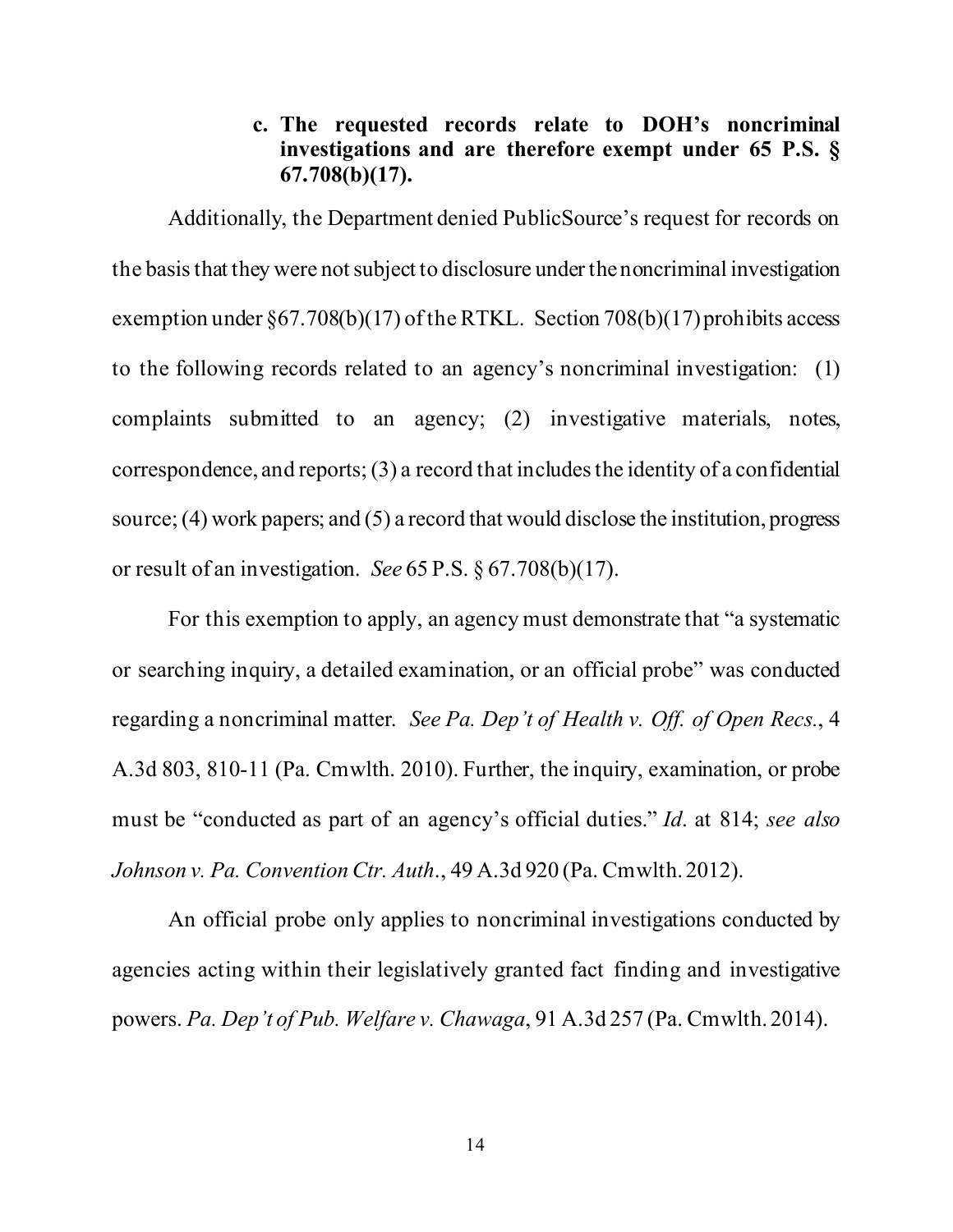The Bureau of Epidemiology (Bureau) is established within the Department to assist in meeting the Department's assigned statutory obligations under the DPCL. In the performance of this duty, the Bureau is responsible for carrying out a multifaceted program that involves: (1) surveillance for diseases and conditions of public health significance; (2) investigations designed to determine the cause of disease and injury; (3) consultation to health professionals and the public; and (4) the making of science-based recommendations respecting disease control and prevention. R.026a. The Bureau directly conducts or indirectly supervises hundreds of disease outbreak investigations per year. R.027a.

The Department's authority to conduct an epidemiological investigation is found in the DPCL and the Administrative Code of 1929, 71 P.S. § 532(a) and (b). *See Aamodt v. Dep't of Health*, 502 A.2d 776 (Pa. Cmwlth. 1986) (Court affirmed Department's denial of access to records related to a study conducted by the Department following the March 28, 1979 accident at the Three Mile Island Nuclear Generating Station (TMI) to review the effects of the TMI accident on pregnancy outcomes in the vicinity of TMI on the basis that they related to an investigation conducted by the Department.).

The Department is required to conduct a systematic and searching inquiry in response to a report of a communicable or non-communicable disease, this includes reports of pneumonia and influenza. Since this investigatory power of the Bureau is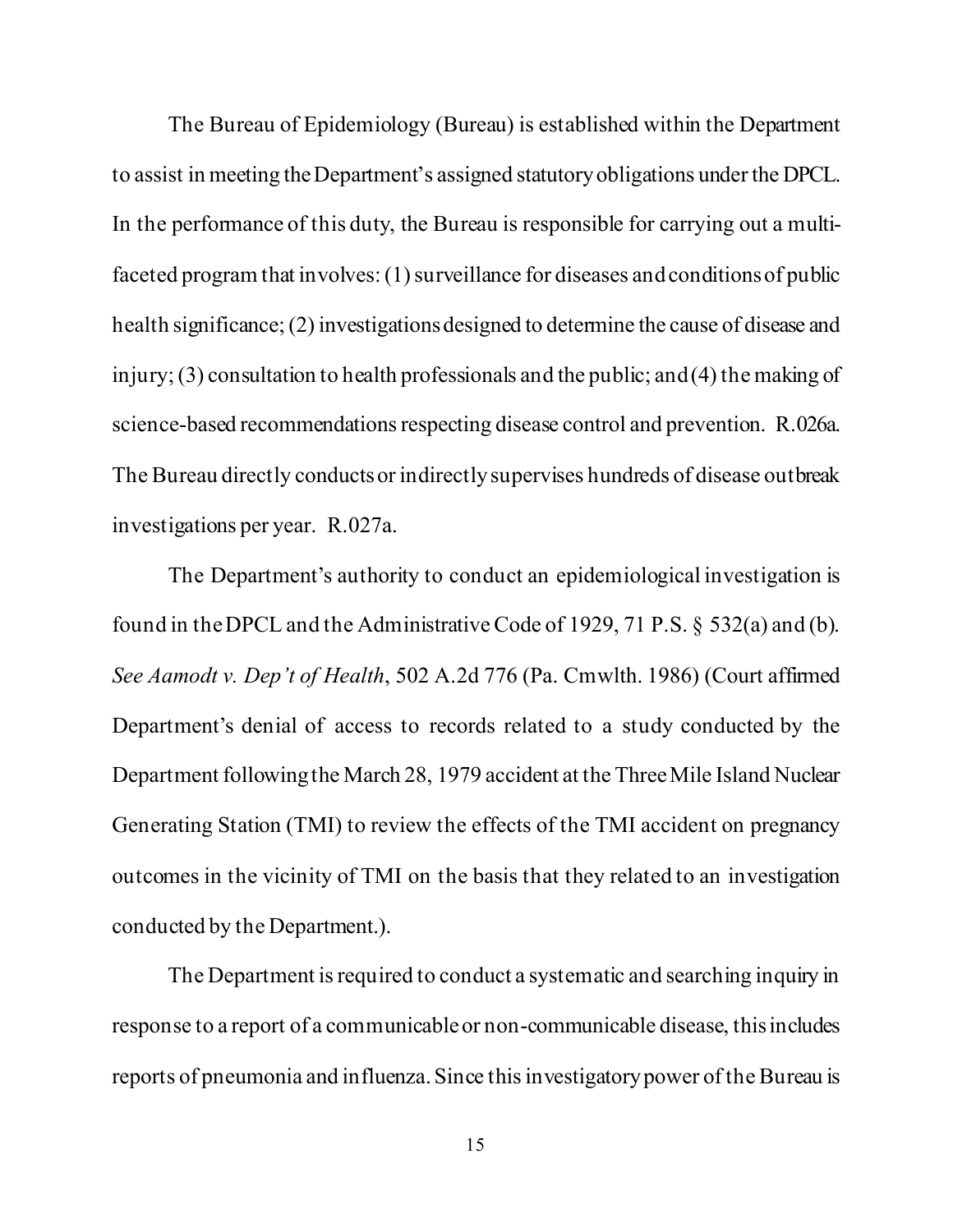provided by statute, the DPCL, the investigation is undoubtably "conducted as part of an agency's official duties." *Dep't of Health,* 502 A.2d at 814.

PublicSource attempts to argue that the Department has failed to prove that there was an "official probe" or other investigation related to influenza and pneumonia death records. PublicSource provides no evidence in support of this argument, however. To the contrary, the Department has shown that pursuant to the DPCL it must undertake a systematic and searching inquiry in response to a report of a communicable or non-communicable disease, which includes influenza and pneumonia. Accordingly, any records the Department maintains pertaining to influenza andpneumonia deaths are records created because of an investigation into the diseases. Therefore, records relating to the request of PublicSource are undoubtedly the result of an investigation by the Department pursuant to its official duties as set forth under the DPCL. As such, the records requested relate to the Department's noncriminal investigation and are exempt under 65 P.S. § 67.708(b)(17).

### <span id="page-19-0"></span>**II. THE OOR PROPERLY DETERMINED THAT REQUIRING DOH TO RELEASE THE 2019 AND 2020 RECORDS WOULD RESULT IN REQUIRING THE DEPARTMENT TO CREATE A RECORD.**

Section 705 of the RTKL provides: "an agency shall not be required to create a record which does not currently exist or to compile, maintain, format or organize a record in a manner in which the agency does not currently compile, maintain,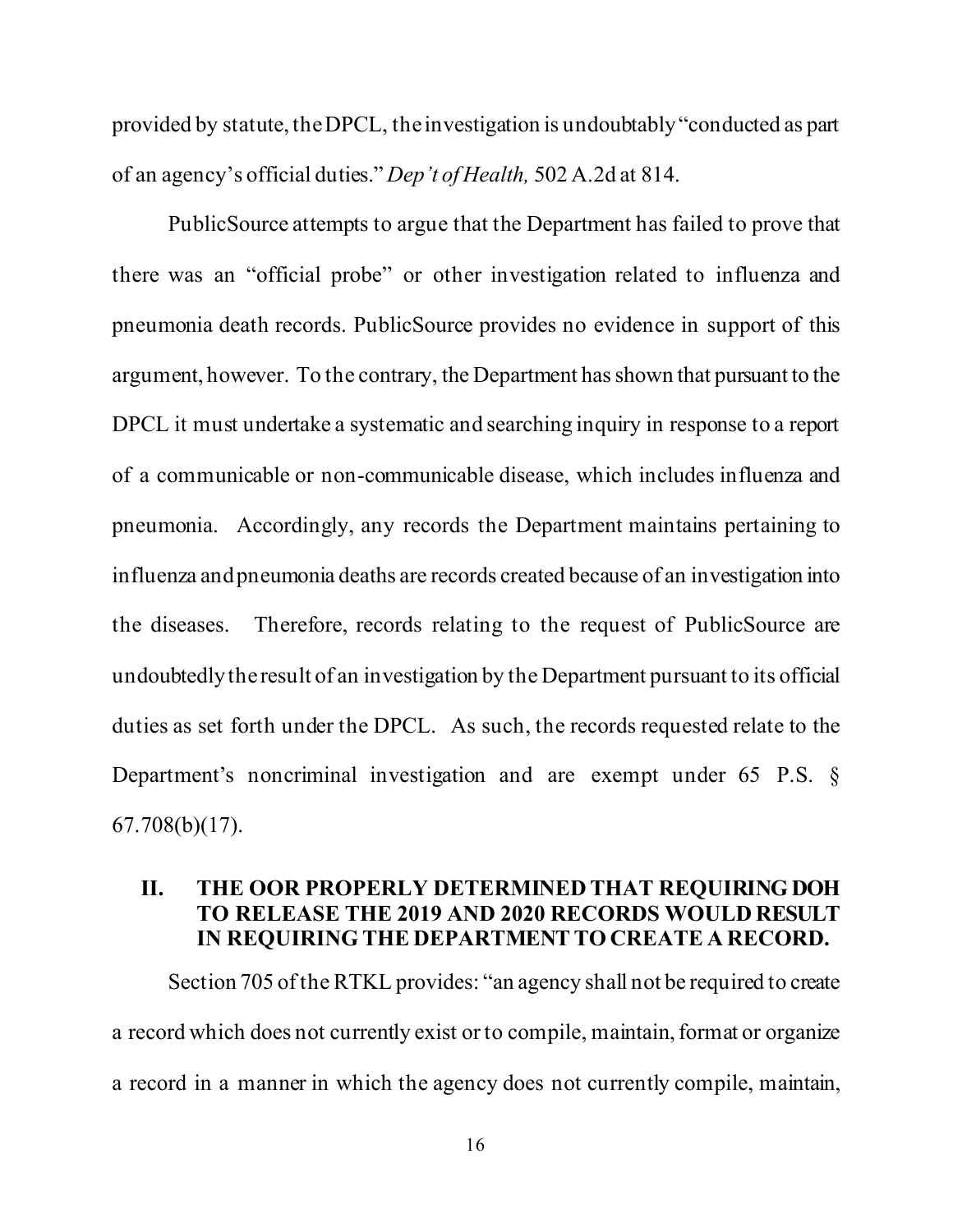format or organize the record." 65 P.S. § 67.705. An agency cannot be made to create a record that does not exist. *Moore v. Off. of Open Recs.*, 992 A.2d 907, 909 (Pa. Cmwlth. 2010).

On appeal before the OOR, the Department indicated that while the link to the CDC data it provided in its response contains weekly data, EDDIE contains a breakdown of data by county. R.013a. At the time of the appeal to the OOR, no data had yet been compiled and entered into EDDIE for the years 2019 and 2020. As of the filing of the instant brief, the 2019 data is accessible via EDDIE. The 2020 data has not been compiled and entered into the EDDIE database.

To produce the records requested for 2020, the Department would have to correlate and aggregate the information by manually coding and verifying the information from death records to produce the aggregated information. Put simply, there is no database currently in existence that contains the records requested for the year 2020.

This Honorable Court has previously held that "drawing information from a database does not constitute creating a record under the [RTKL]." *Cmwlth. v. Cole*, 52 A.3d 541, 547 (Pa. Cmwlth. 2012) (citing *Gingrich v. Pa. Game Comm'n*, No. 1254 C.D. 2011,2012 WL5286229 (Pa. Cmwlth. 2012)).In *Cole*, the request sought various data that was provided to the Department of Environmental Protection (DEP) in rebate applications. Before the OOR, DEP argued that it was not required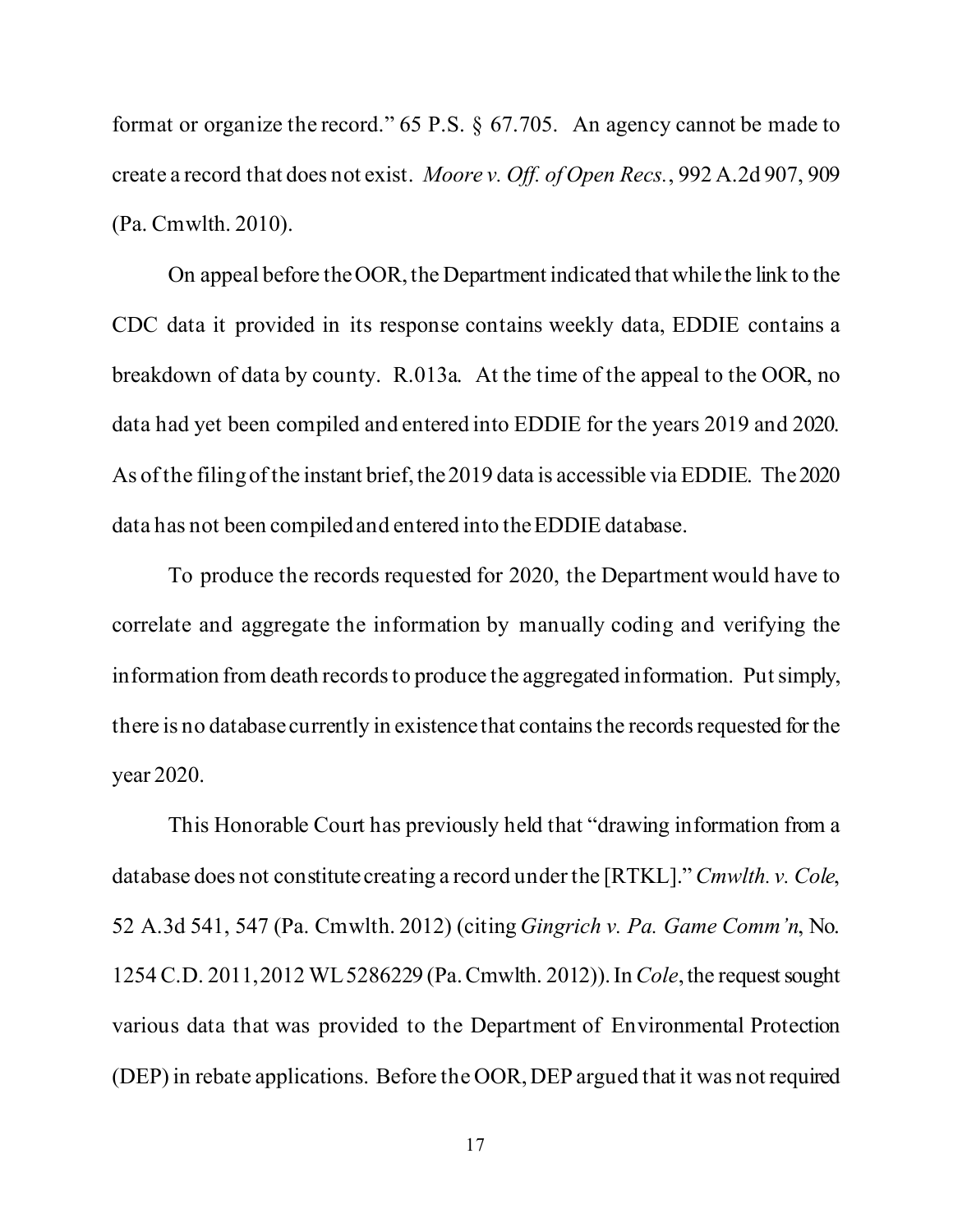to create a record in response to a request where the data sought existed only in an electronic database and was not organized in the manner requested. *Id,* at 545. DEP further argued that it would have to manipulate the data to provide it to the requester. The OOR granted the appeal and ordered DEP to produce the records. *Id,* at 546. DEP appealed and argued that it could not be compelled to sift through raw data and organize it in the manner preferred by the requester. *Id.* This Honorable Court rejected DEP's argument and held that:

> Requiring the [DEP] to provide these "records" does not violate Section 705 of the [RTKL], which excuses an agency from creating a new record or reorganizing existing records. An agency need only provide the information in the manner in which it currently exists. . . .

> [The requester] did not request the creation of a record or a unique format. She requested the [DEP]'s Sunshine Program information and noted that she believed it would be easiest, for all those involved, if the information was provided 8 electronically. The [DEP] must provide [the requester] this information but only in the format in which it is available.

*Id.* 547-48.

Here, unlike in *Cole*, the request does not merely require pulling information from an existingdatabase and providing it to the requester in the format available to agency personnel. Instead, the request would require the Department to collect data, manipulate it, and present it in a different way than it is currently available to Department employees. While querying and pulling data from a database does not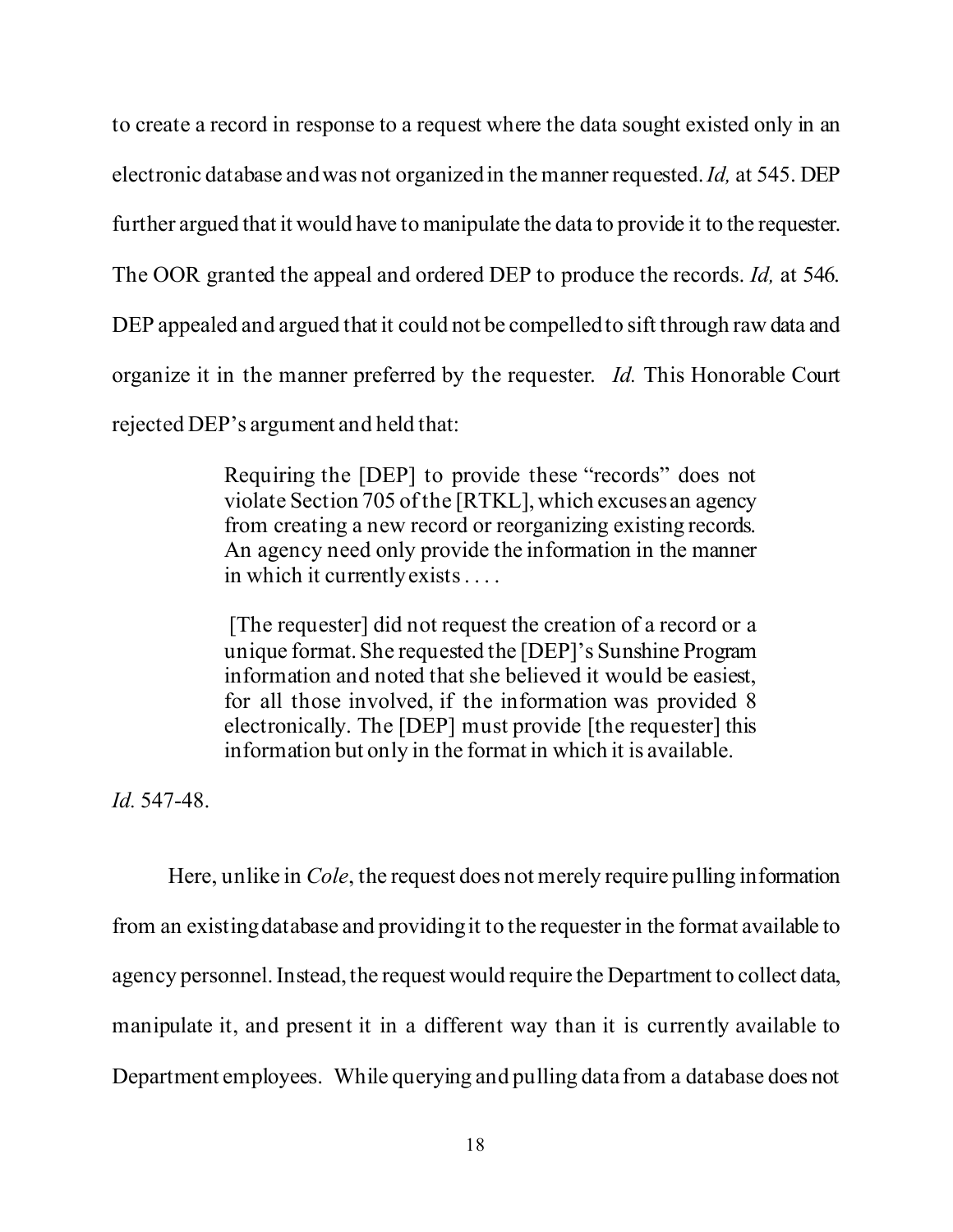constitute the creation of a record, the Department is not required to "compile, maintain, format or organize . . . record[s] in a manner in which the agency does not currently compile, maintain, format or organize … record[s]." 65 P.S. § 67.705.

The OOR recognized the distinction between *Cole* and the case at hand and determined that complying with PublicSource's request in this instance would constitute and require the creation of a record. To establish that the Department could not simply pull information from a database, the Department presented the affidavit of Audrey Marrocco, the Director of the Bureau of Health Statistics and Registries (BHSR). The BHSR is the custodian of the Commonwealth's vital statistic records. R.029a. The records request of PublicSource relates, in part, to cause of death statistics which fall under the jurisdiction of the BHSR. *Id.* Pursuant to the authority given to the BHSRunder the VSL, the BHSR collects and maintains vital records, including records relating to vital events such as deaths. R.30a; *see also* 35 P.S. §§ 450.201 – 450.202.

The BHSR uses Data Application for Vital Events (DAVE) to maintain an electronic registry database for these vital records. *Id.* Electronic death reports can be entered directly into DAVE using the Electronic Death Registry System (EDRS), but paper reports are also received in the mail and require both manual review and data entry by the BHSR. R.31a. The data entry and review of reports is conducted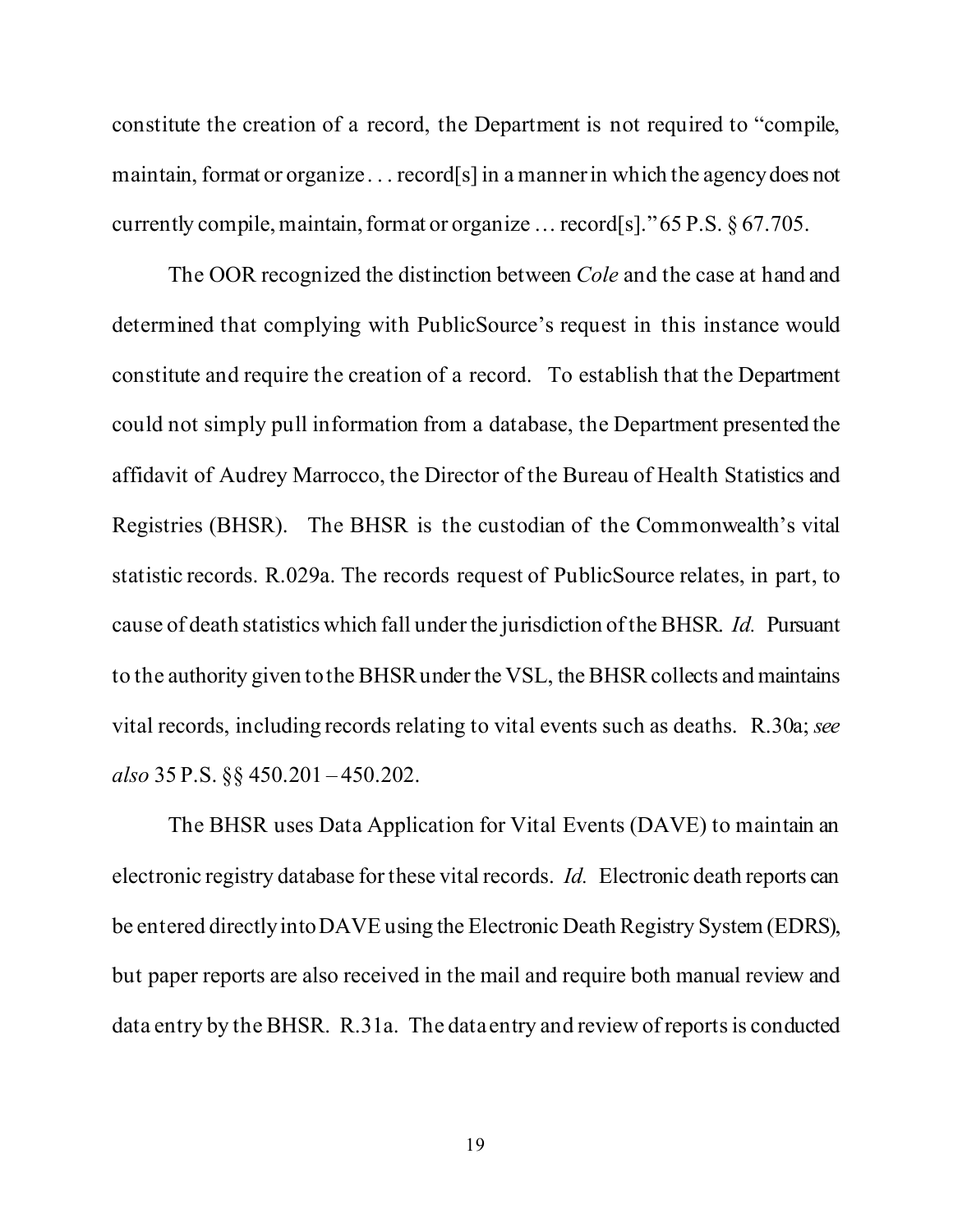over the course of several months before death record data is finalized for statistical health reporting purposes. *Id.*

On an annual basis, the BHSR, with assistance from the Pennsylvania Office

of Administration's Office of Information Technology (OAOIT), issues reports

through EDDIE. R.32a. Regarding the preparation of information for the EDDIE

database, Marrocco attested that:

18. For cause of death statistics in EDDIE the Bureau uses aggregate data based on ICD-10 coding to create reports relating to the cause of death.<sup>[4](#page-23-0)</sup>

…

20. To obtain consistent ICD-10 coding, and in accordance with national standards, the Bureau shares the death information with the Centers for Disease Control and Prevention (CDC). The CDC then provides the Bureau with an extraction file to apply the ICD-10 codes to the Bureau's death records.

21. The application of the CDC extraction file to the Bureau records is in part a manual process in that the Bureau personnel has to apply the file to the records. This process also requires the Bureau to research individual cases where cause of death information needs to be clarified prior to applying an ICD-10 code.

22. The Department provides the CDC with a daily list of raw data.<sup>[5](#page-23-1)</sup>

<sup>…</sup>

<span id="page-23-0"></span><sup>&</sup>lt;sup>4</sup> ICD-10 stands for the 10<sup>th</sup> revision of the International Statistical Classification of Diseases and Related Health Problems, a standardized medical classification system adopted by the World Health Organization.

<span id="page-23-1"></span><sup>5</sup> On August 19, 2020, the requester argued before the OOR that this raw data would be responsive to the request. However, DOH explained this data is not responsive because it contains no data fields, only after it has been assigned the ICD-10 codes is the data aggregated and does it contain data fields.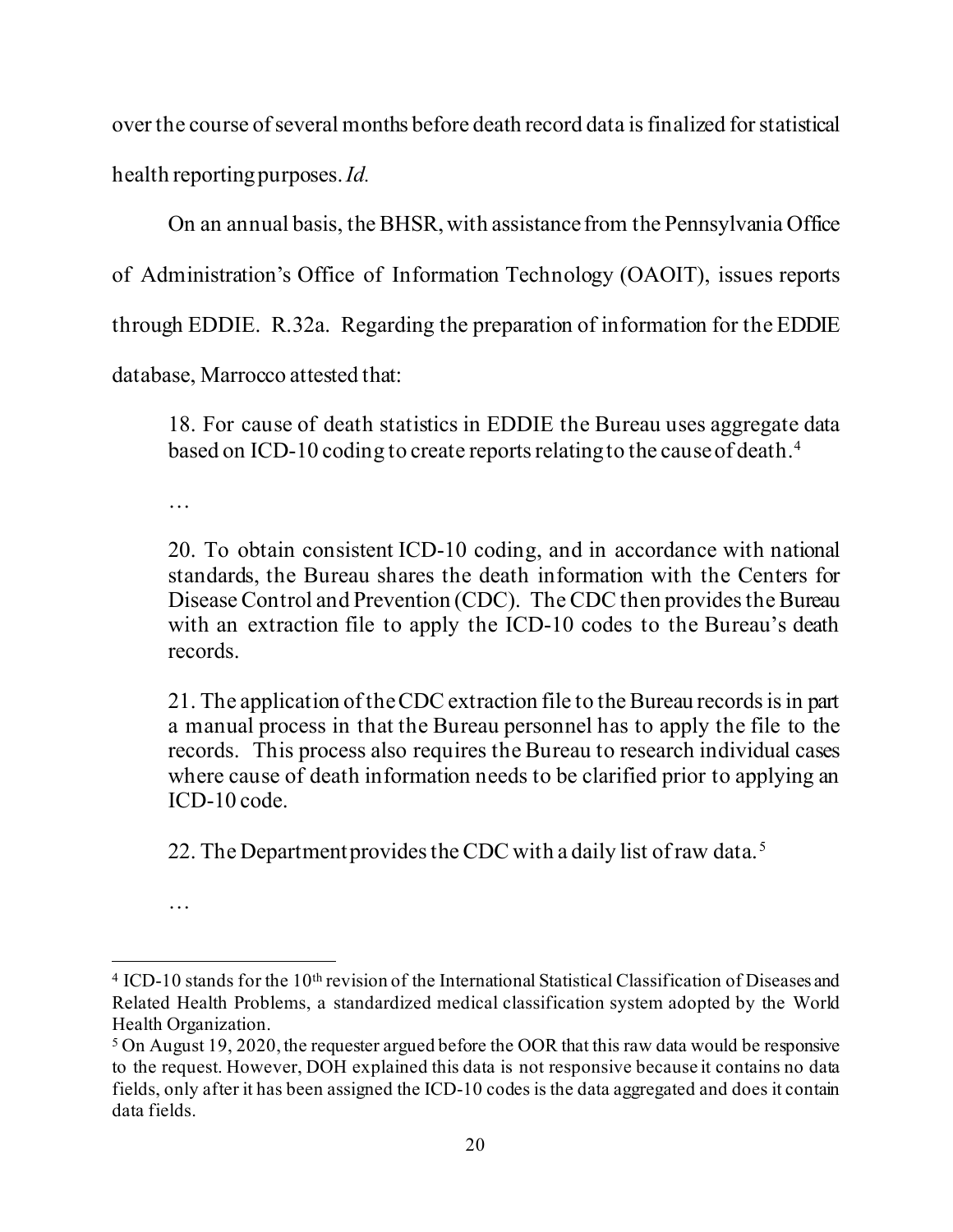25. … after the ICD-10 codes are completely applied and the aggregate report is generated, the Bureau provides the information to OAOIT to incorporate into EDDIE.

26. The Bureau provides its aggregate data, which includes a breakdown by county, only after the ICD-10 codes are applied…

27. Prior to the application of the ICD-10 codes, death records cannot be efficiently compiled and aggregated into a report based on cause of death. A manual nosology coding and verification process would be required.

28. Until the cause of death is aggregated into the report, the only place where the cause of death information appears is on the decedent's death record . . .

R.032a-034a.

As evidenced by the attestation of Marrocco, compiling this information is unlike the scenario in *Cole* where DEP was able to merely pull this information from a database. Here, DOH cannot simply pull this information from a database. Rather, as further evidenced by the attestation, producing the records for the year 2020 would require DOH to correlate and aggregate the information by manually coding and verifying information from death records to produce the aggregated information.

This distinction is important because, as noted by Marrocco's affidavit, prior to the application of the ICD-10 codes, death records cannot be efficiently compiled and aggregated into a report based on a cause of death. DOH would have to create a record, as the 2020 data has not been compiled, coded, and aggregated for the EDDIE database.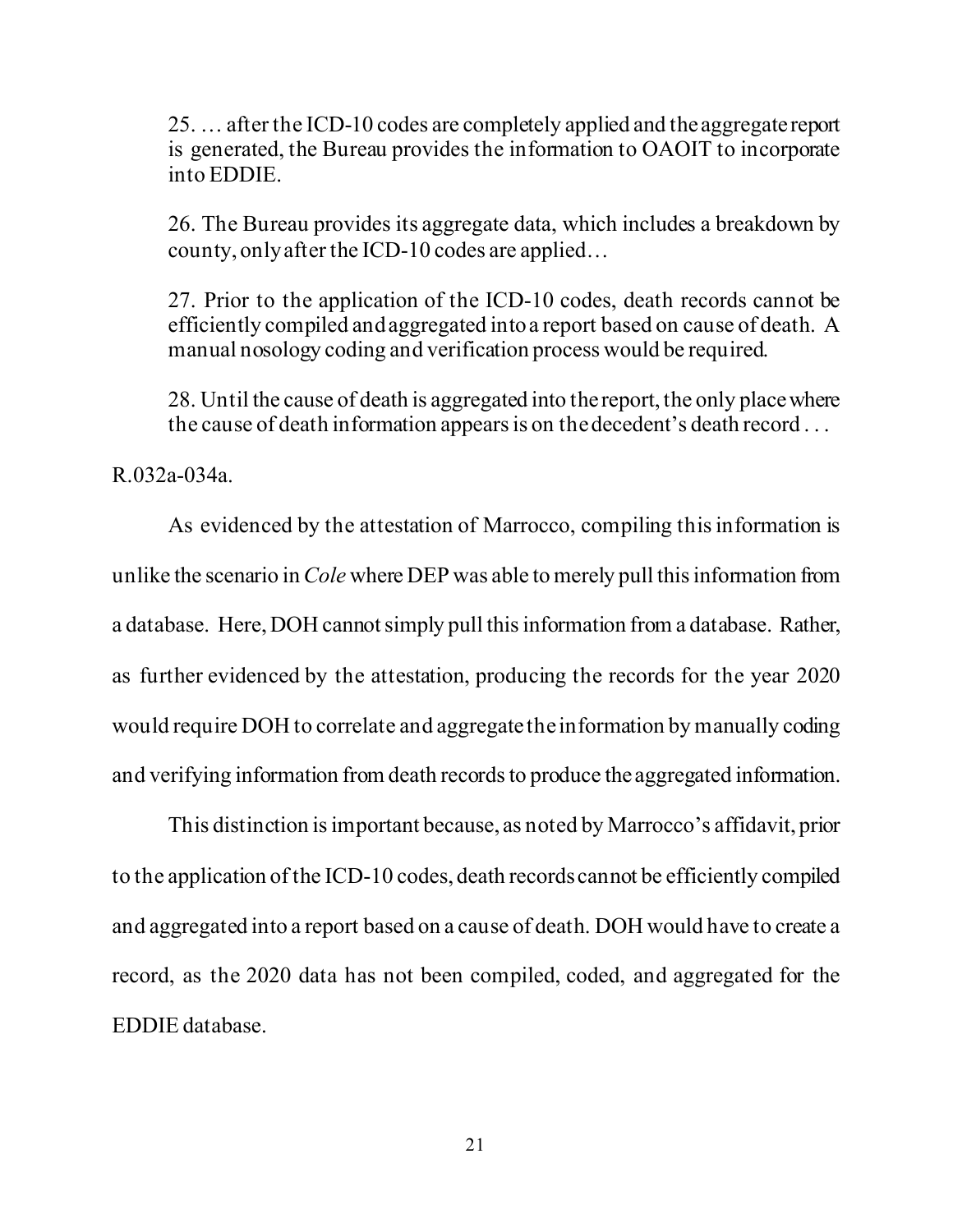PublicSource argues compliance with the request would not have required DOH to correlate and aggregate death information to create a responsive record. PublicSource asserts that it merely asked for "copies of public records that show pneumonia and influenza deaths in Pennsylvania by county and date for 2015, 2016, 2017, 2018, 2019, and Jan. 1, 2020 through May 21, 2020, as reported to the Centers for Disease Control and Prevention." This argument is misplaced in that it fails to acknowledge that there is no way to provide information on pneumonia and influenza related death statistics for the year 2020 until coding has been applied. As Marrocco noted in her affidavit, the 2020 information will be coded and compiled into EDDIE in 2021, although the release date has not yet been scheduled. R.034a. There are currently no public records for the year 2020 responsive to the request.

PublicSource asserts that it sought data from the raw death information that is sent to the CDC. *See* Petitioner's Brief, 19. However, it is not possible for DOH to provide this information as it is raw data. This raw data that gets sent to the CDC is not responsive to the request as it contains no data fields. Until the information has the ICD-10 codes applied to it, death records cannot be compiled and aggregated into a report based on cause of death. The raw information sent to the CDC is not responsive to a request for records based on cause of death.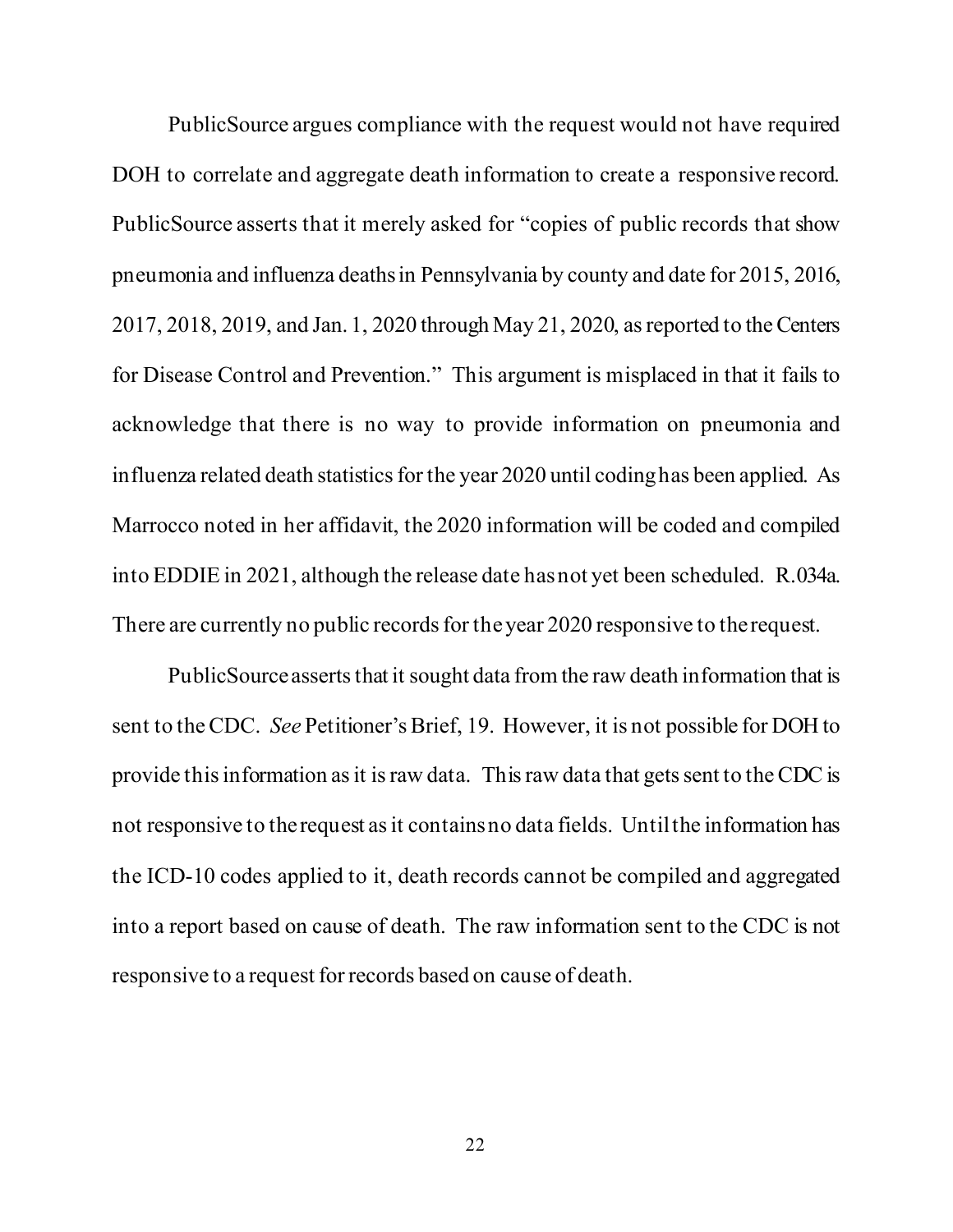Therefore, the OOR correctly held that production of the requested information for the data not yet accessible via EDDIE would require DOH to create a record, which is not required under 65 P.S. § 67.705.

### <span id="page-26-0"></span>**III. THE OOR CORRECTLY HELD THAT THE 2020 REQUESTED RECORDS IN CURRENT FORM ARE VITAL STATISTICS AND ARE CONFIDENTIALUNDER THE VSL. [6](#page-26-1)**

Even if DOH was required compile the documents for the year 2020 in a manner that would be responsive to PublicSource's request, these records are confidential under the VSL,  $35$  P.S.  $\S$  $\S$   $450.101 - 450.1003$ . The information sought by PublicSource's request for 2020 currently is only contained in the individual death records. These death records are confidential under the VSL and therefore are exempt from disclosure under the RTKL. *See* 65 P.S. § 67.102.

Section 105 of the VSL defines "vital statistics" as including "the registration, preparation, transcription, collection, *compilation*, analysis and preservation of data pertaining to births, adoptions, legitimations, *deaths*, fetal deaths, marital status, and data incidental thereto." 35 P.S. § 450.105 (emphasis added). Section 801 of the VSL provides:

The vital statistics records of the department and of local registrars shall not be open to public inspection except as authorized by the provisions of this act and the regulations of the Advisory Health Board. **Neither the department nor local registrars shall issue copies of or disclose any vital statistics record or part thereof created under the** 

<span id="page-26-1"></span> $6$  The OOR also found that the 2019 information was confidential in its current form under the VSL. However, after the OOR's Final Determination, the 2019 data was compiled and released on EDDIE. Therefore, any issue regarding the 2019 information is moot.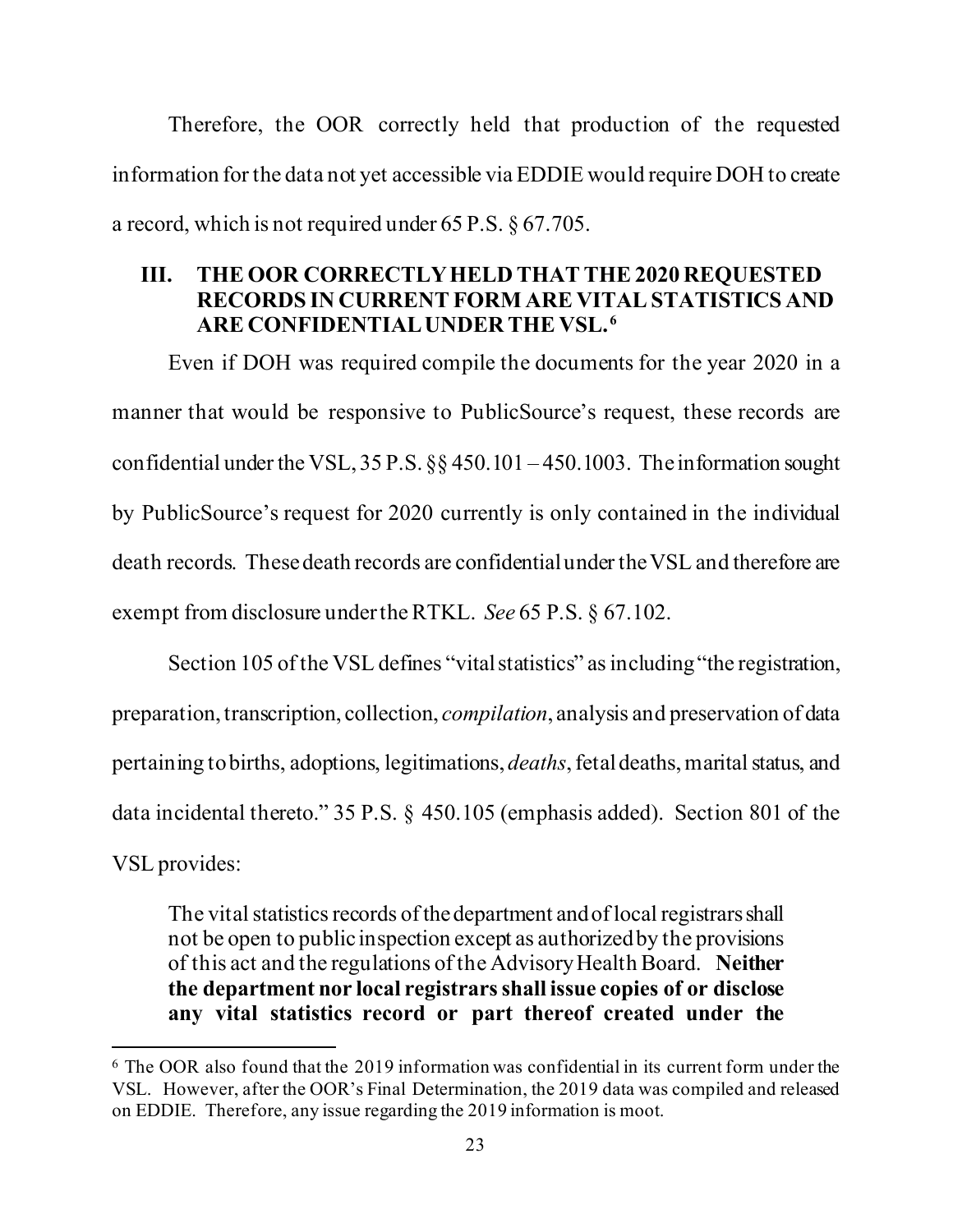**provisions of this or prior acts except in compliance with the provisions of this act and the regulations of the Advisory Health Board.** When one hundred five (105) years have elapsed after the date of birth or fifty (50) years have elapsed after the date of death, the records shall become public records. To ensure the proper safekeeping of original birth records after one hundred five (105) years and death records after fifty (50) years the records shall be maintained by the State Archives.

35 P.S. § 450.801 (emphasis added).

In short, the VSL prohibits the disclosure of vital statistic records for an expressly proscribed time period. Section 804 of the VSL sets outs specific procedures and parameters for the release of vital records during the confidentiality

period. Specifically, Section 804 provides:

Except for records described in sections eight hundred two and eight hundred three of this act, the department shall issue certified copies of or disclose a vital statistics record or part thereof if an officer of the department designated by the Secretary of Health finds that the applicant therefor has a direct interest in the content of the record and that the information contained therein is necessary for the determination of personal or property rights.

35 P.S. § 450.804; *see also* 35 P.S. § 450.805 (permitting disclosure for research

purposes, "subject to strict supervision by the department."); 35 P.S. § 450.806

(permitting disclosure to governmental agencies).

The death records are used to create the aggregate data that gets released on

EDDIE pursuant to the manner described above, as set out by Marrocco's affidavit.

Once the information for 2020 is compiled and entered into EDDIE, the information

is no longer confidential, as that data is no longer maintained as part of a vital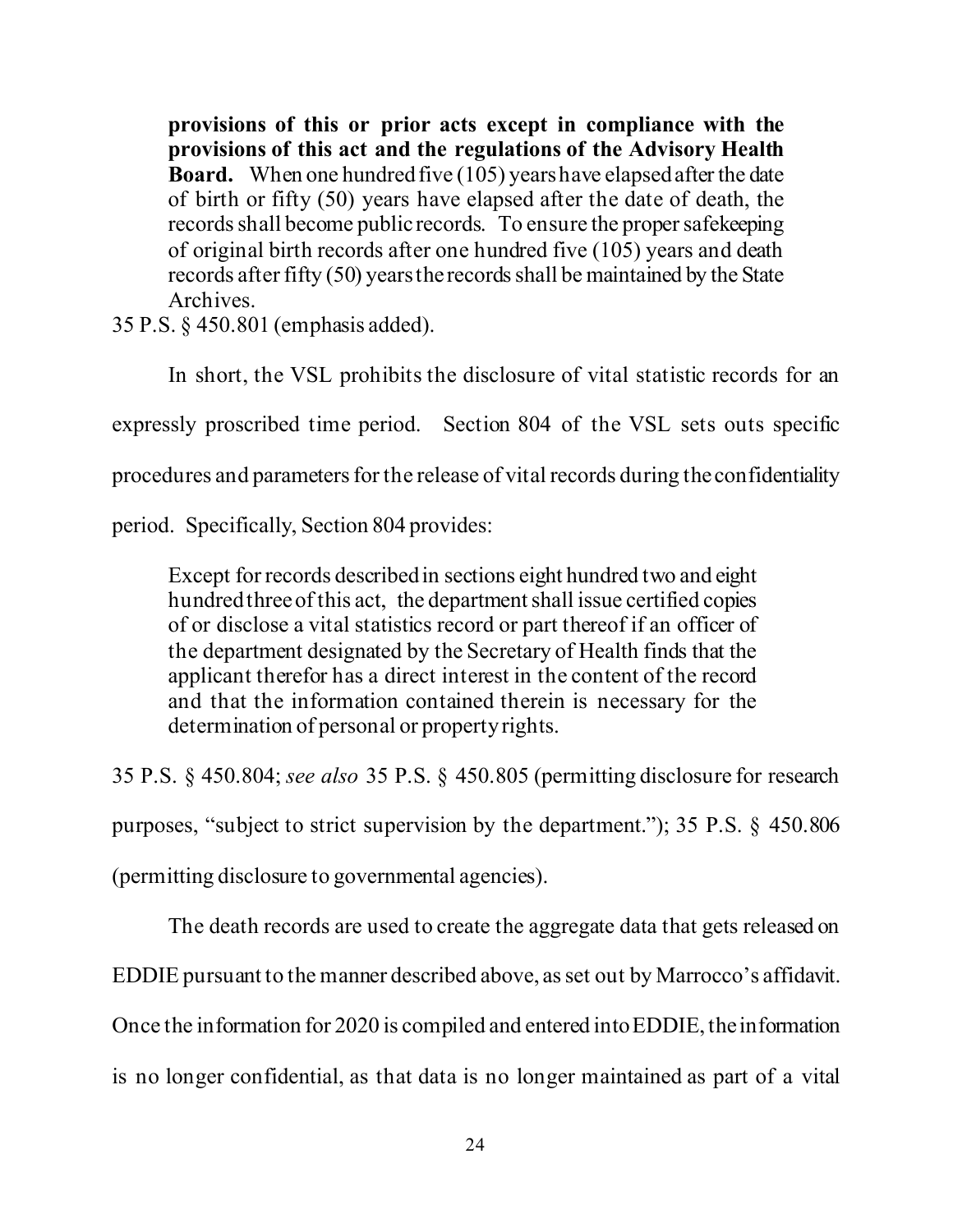statistic. As mentioned earlier the 2019 data regarding deaths caused by influenza and pneumonia is available on EDDIE. Thus, the only records left to be sought by PublicSource are the 2020 death statistics, which have not yet been compiled and loaded into the EDDIE database.

The records requested for the year 2020 in current form are vital statistics as defined under the VSL, as they are the result of the compilation of data pertaining to deaths. As such, the information is subject to the confidentiality provisions of 35 P.S. § 450.801. Thus, the information can only be released if it meets one of the three criteria set out under the VSL for disclosure, which are otherwise inapplicable here.

PublicSource attemptsto argue that the OOR's reliance on the affidavit of Marrocco was erroneous. In support of this argument, PublicSource relies primarily on a prior OOR determination, *Klaproth v. Dep't. of Health*, OOR Dkt. AP 2020- 1102*.* [7](#page-28-0) PublicSource misconstrues this Final Determination in its argument. *See* Petitioner's Brief, 14-15. The OOR's Final Determination in *Klaproth* determined that the Department did not provide sufficient evidence that the records were exempt. However, *Klaproth* involved a request which the Department determined was not sufficiently specific and was therefore unable to identify the responsive records. *Id.* The affidavit in *Klaproth*acknowledged that fact.*Id.*

<span id="page-28-0"></span><sup>7</sup> This Final Determination is currently on appeal before this Court at Docket No. 1069 CD 2020.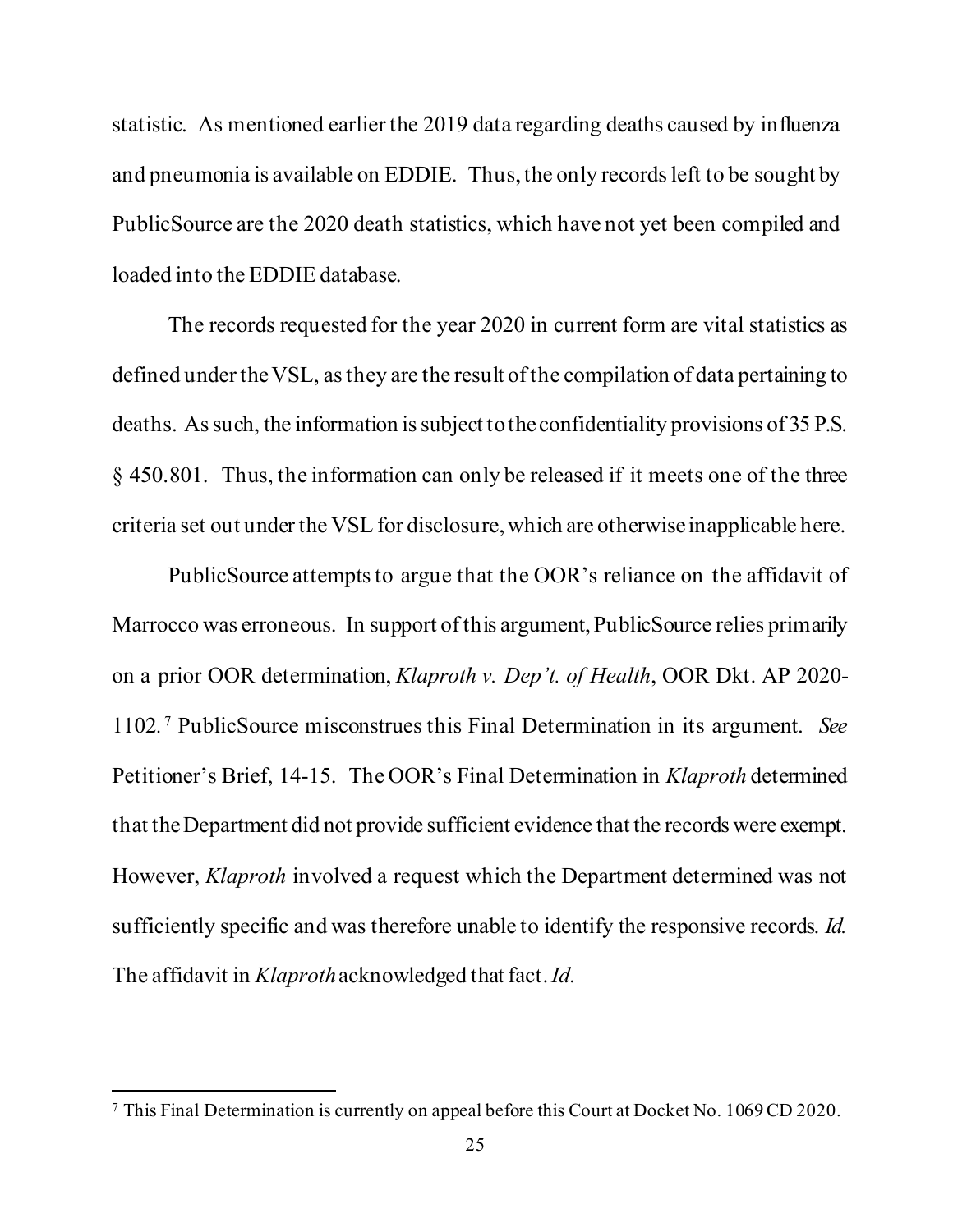PublicSource misconstrues the OOR's Determination in *Klaproth* by stating that "[t]he OOR held that the affidavit stated that the 'records requested are potentially maintained by the Department as a result of investigating the COVID-19 pandemic.'" *Id.* PublicSource's brief goes on to state that the OOR determined that "… the *affidavit* 'does not provide sufficient evidence that a noncriminal investigation was conducted and that the records responsive to the Request relate to this investigation.'" *See* Petitioner's Brief, 15 (emphasis added). In essence, PublicSource is arguing that the affidavit in *Klaproth* is the same affidavit in this matter. This argument is wrong for several reasons.

First, the *Klaproth* Final Determination found that the Department's affidavit did not provide sufficient evidence that a noncriminal investigation was conducted. *Klaproth*, OOR Dkt. AP 2020-1102 Pg. 9. Unlike in the *Klaproth* Final Determination, however, the OOR in this case determined that the affidavit was sufficient. PublicSourcehas misconstrued the facts of *Klaproth* in an attempt to make that case more favorable to its position in the instant case.

This Honorable Court has established that an affidavit may serve as sufficient evidence in support of an exemption from public access. *Sherry*, 20 A.3d at 520-21. Here, Marrocco's statements were contained in affidavit sworn to under the penalty of perjury, and therefore can serve as sufficient evidence in support of exemption of records. Thus, the OOR's reliance on Marrocco's statements was not erroneous.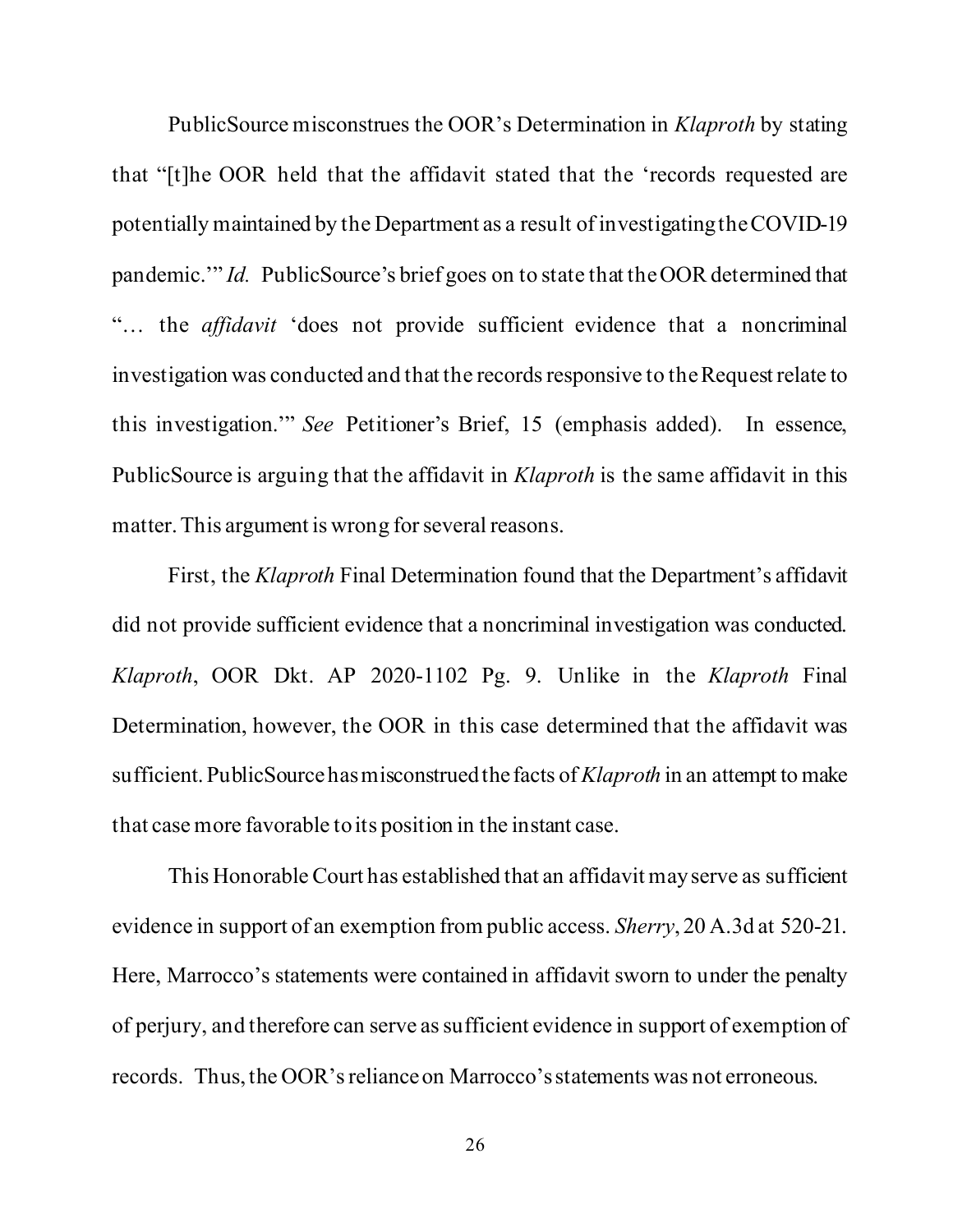In short, the records for the information relating to the year 2020 are confidential under the VSL, as the information exists as part of vital statistics. None of the three limited exceptions for disclosure under the VSL have been met here. Therefore, the OOR was correct in holding that releasing the records for the year 2020 in its current form would be a violation of the VSL, as the information is confidential.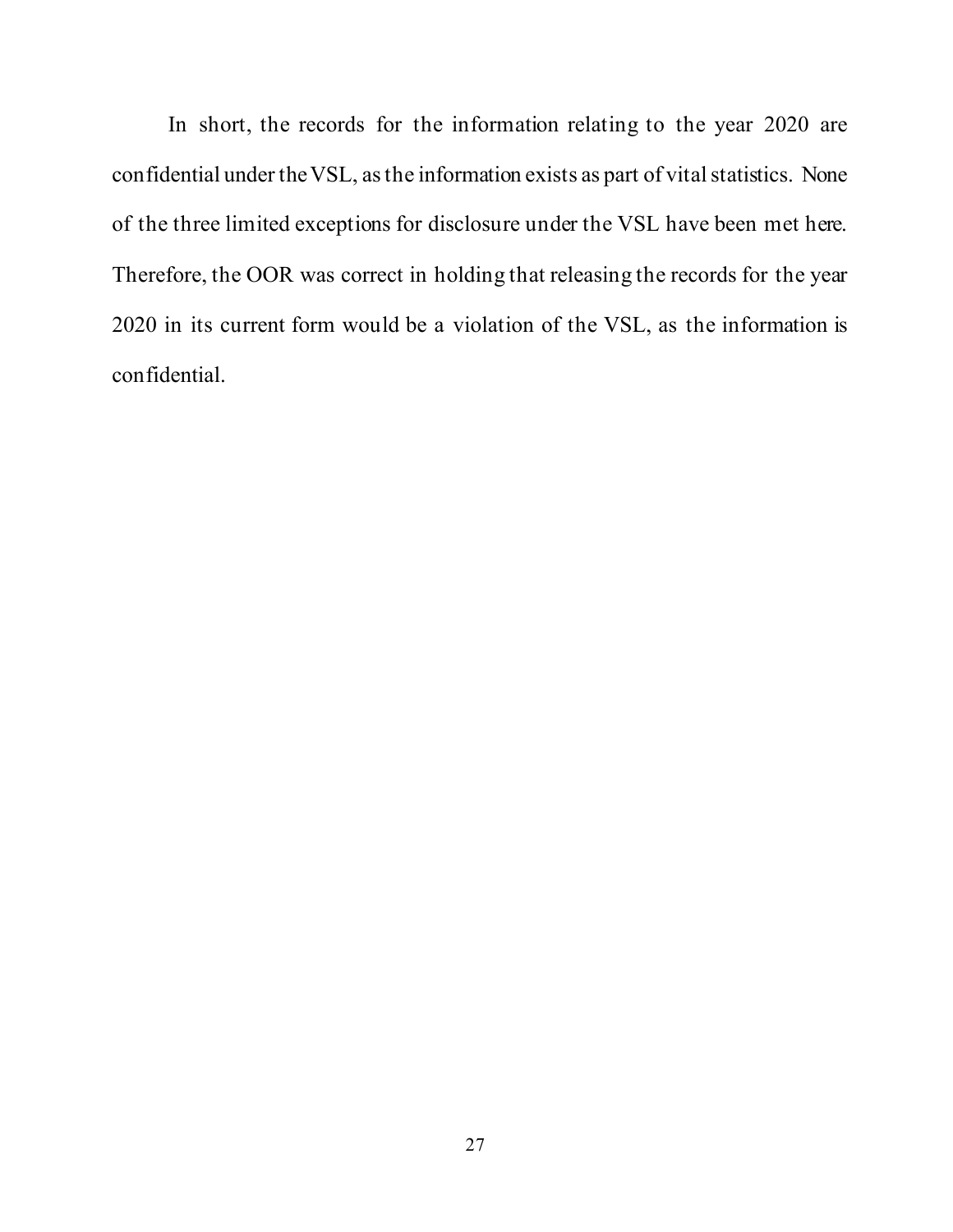## **CONCLUSION**

<span id="page-31-0"></span>WHEREFORE, for the foregoing reasons, DOH respectfully requests this

Honorable Court to affirm the Final Determination of the OOR.

Respectfully submitted,

*/s/Kevin Hoffman*

Kevin J. Hoffman Assistant Chief Counsel Attorney I.D. 209575 Pennsylvania Department of Health Office of Legal Counsel 625 Forster Street Room 825 Harrisburg, PA 17120 Telephone: 717-787-2500

Date Filed: 4/19/2021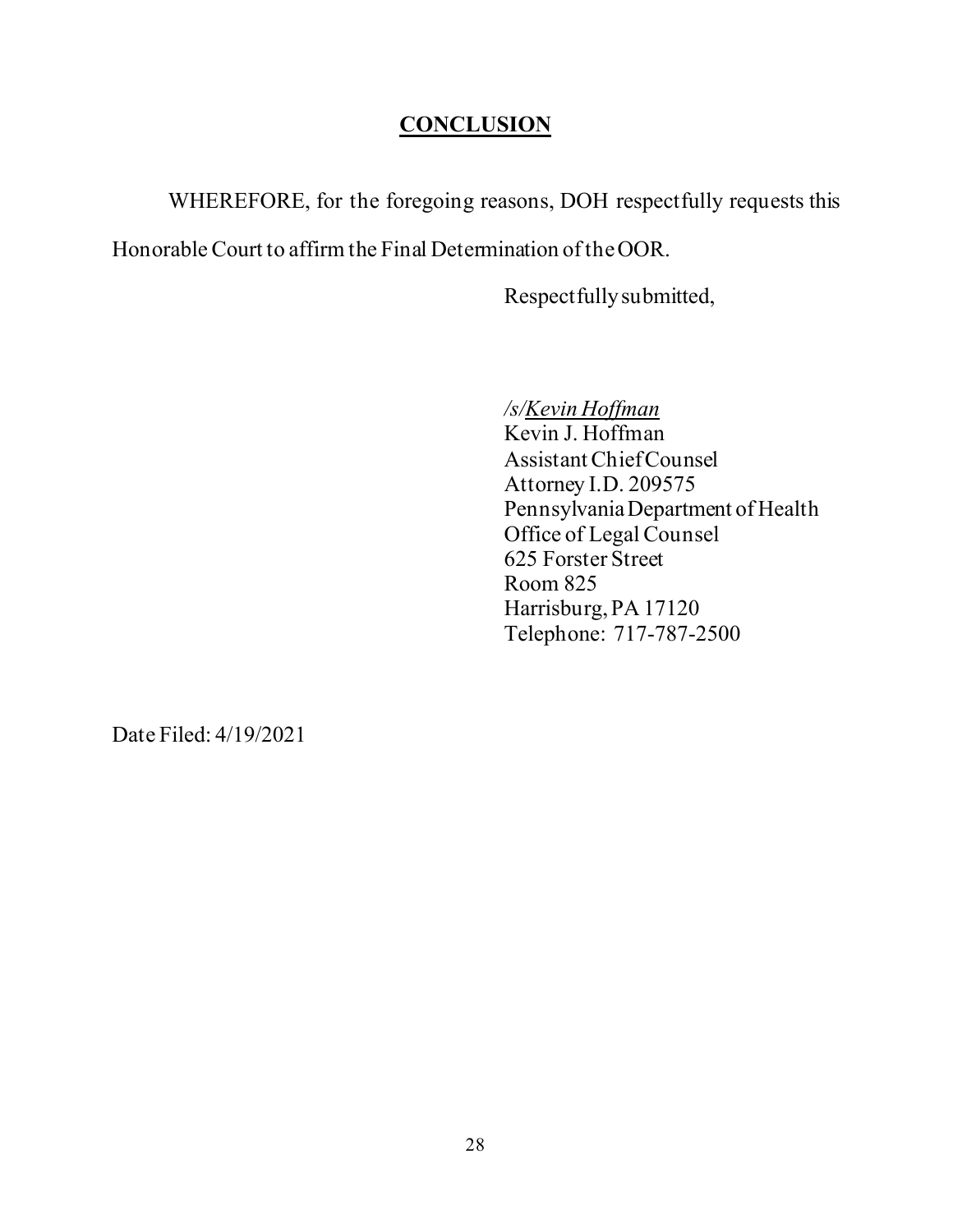## **CERTIFICATE OF COMPLIANCE**

Undersigned counsel hereby certifies that this filing complies with the provisions of the CASE RECORDS PUBLIC ACCESS POLICY OF THE UNIFIED JUDICIAL SYSTEM OF PENNSYLVANIA that require filing confidential information and documents differently than non-confidential information and documents.

> By: */s/ Kevin Hoffman* KEVIN J. HOFFMAN

AssistantChiefCounsel Attorney I.D. No. 209575